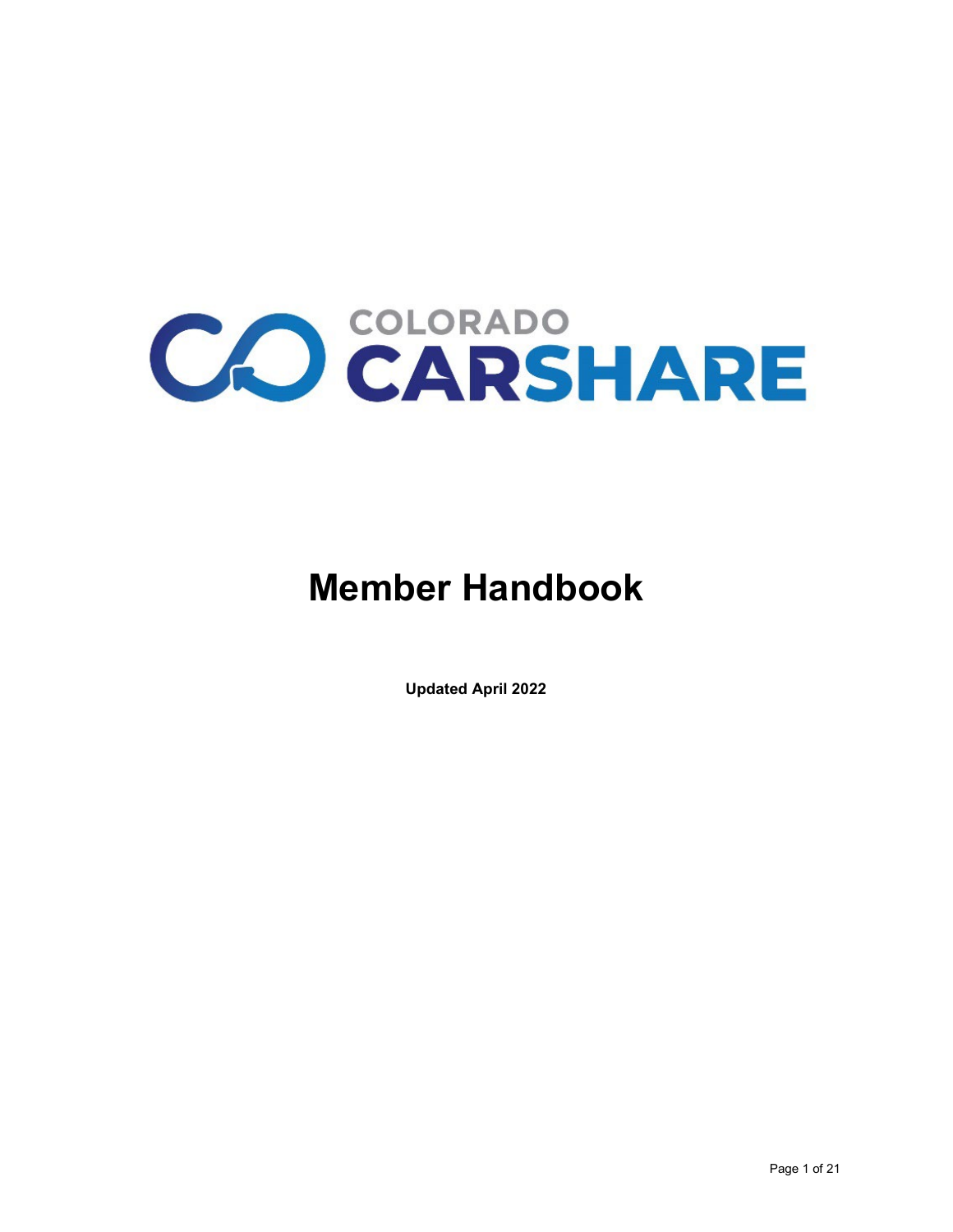## **Table of Contents**

This table is linked, ctrl + click to take you to the specific section.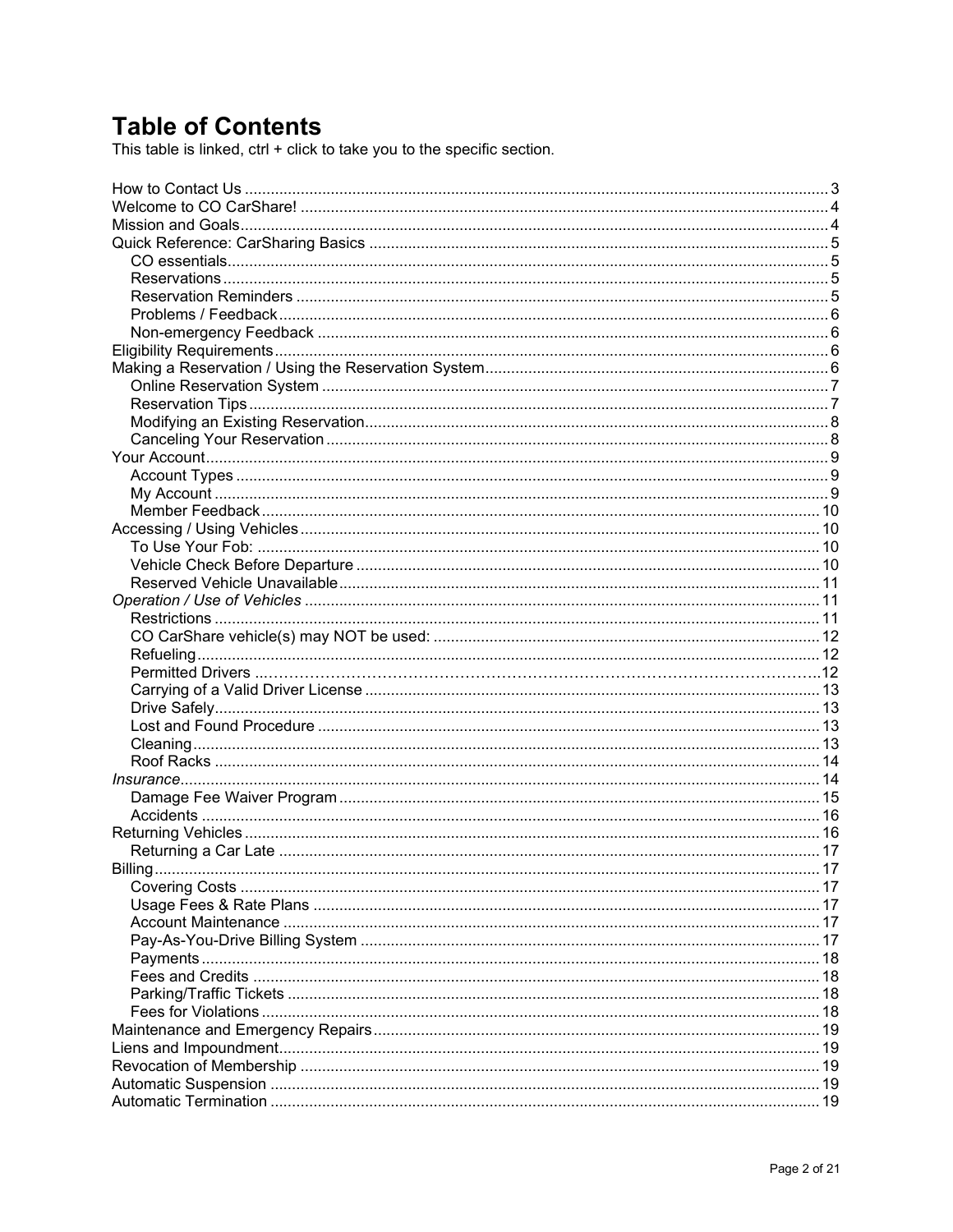## <span id="page-2-0"></span>**How to Contact Us**

**Website:** [www.carshare.org](http://www.carshare.org/)

**E-mail:** info@carshare.org

**Phone:** 303.720.1185 – Member Support & Reservations\*

**Mail:** Colorado CarShare Colorado CarShare Colorado CarShare<br>1536 Wynkoop St 2855 63<sup>rd</sup> Street 1536 Wynkoop St<br>Suite 101 Denver, CO 80202

Boulder, CO 80301

### **Office Hours**

Monday - Friday 9am - 5pm

\*Please listen to the phone options to reach Member Support or specific staff members. If it is outside of normal business hours and not an emergency or real time necessity (e.g. you can't get into a car), please leave a voicemail and we will respond to you on the next business day.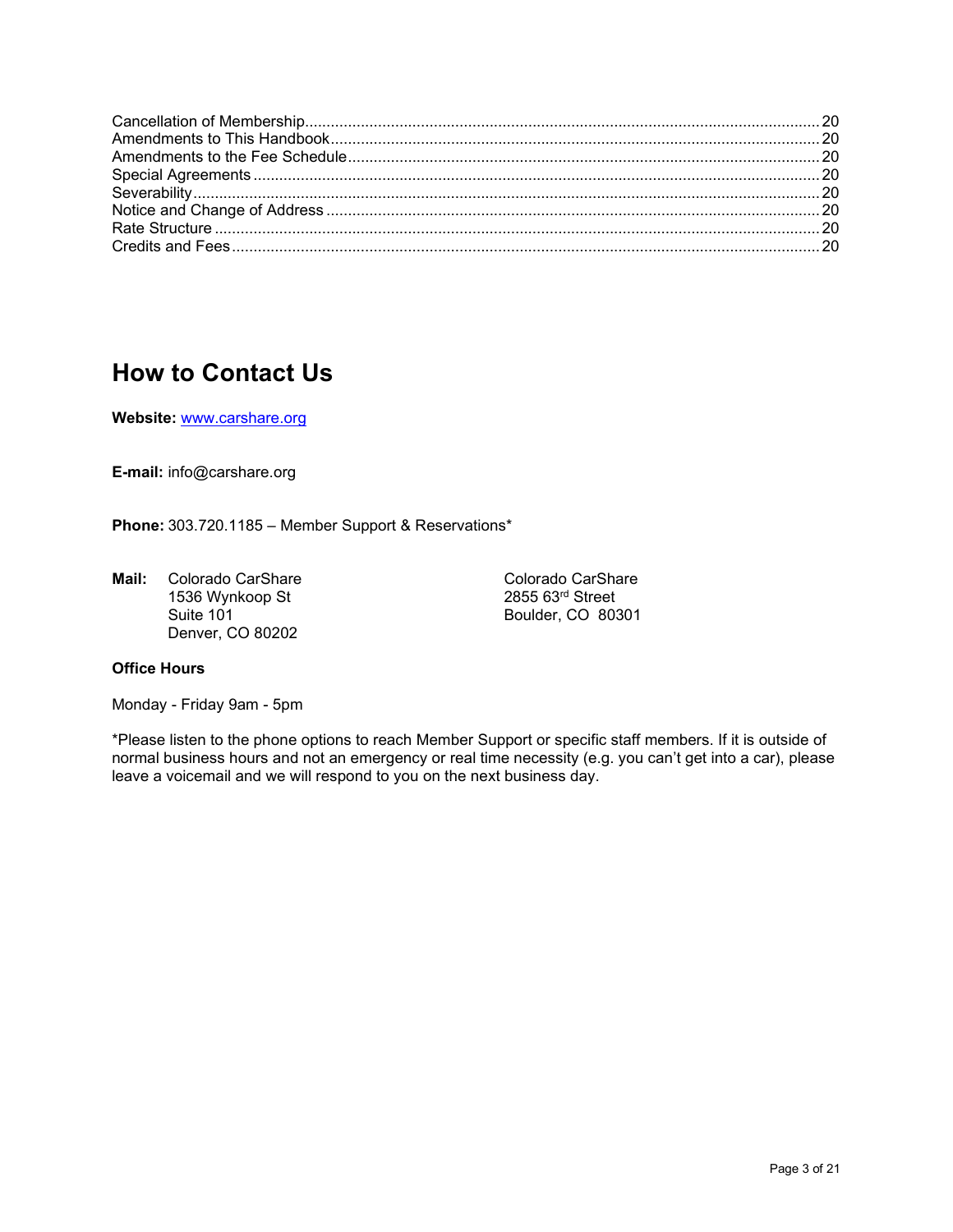## <span id="page-3-0"></span>**Welcome to Colorado CarShare!**

Colorado CarShare (CO CarShare) is a local non-profit carsharing organization, serving the Denver-Boulder metro area. **Our Mission** is to empower our community to live a car-free lifestyle and have a positive impact on our health, wealth, and shared environment. We aim to make Colorado a "cooler," healthier, and more socially equitable place to live. Numerous research studies including one done by the Union of Concerned Scientists have shown that the number one most effective thing we can do to reduce our environmental impact, and promote a more sustainable lifestyle, is to reduce our driving.

The idea for CO CarShare was birthed from this sentiment. A group of Boulder citizens who were very concerned about minimizing their environmental impact, and who strived to leave a more sustainable legacy for future generations, took the issue of transportation to heart and made a commitment to minimize their automobile use. In 1997, the "Little Red Car Co-op" was formed. The momentum continued forward, and in 1998, Boulder CarShare (BCS) was founded.

We were incorporated as a Colorado non-profit on August 28, 1998 and put our first car on the road as Boulder CarShare in 2001. Approval by the IRS as a 501(c)(3) nonprofit came on April 4, 2006. We rebranded in January 2009 as eGo CarShare as we expanded to the City of Denver with our first three cars there in March. That autumn, we received a CMAQ (Congestion Mitigation and Air Quality) grant to expand to core Denver neighborhoods. Since then, eGo was awarded another round of funds to place vehicles near B-cycle stations in Denver and Boulder creating Shared Hubs Integrated for Transportation, or SHIFT. Additional support allowed us to bring a transportation toolkit, including transit passes, bicycle access and carsharing, to affordable housing neighborhoods in Denver and Boulder.

More recently during the COVID-19 pandemic of 2020-2021, our mobility work became a lifeline for health care and essential workers, volunteers and lower income families and older adults. In response, we:

- Gave away **loads** of carshare credit to support to low-income individuals, families, older adults, essential workers and volunteers during the worst crisis in modern history;
- Started in earnest our shift to electric vehicles with a significant portion of our fleet now electrified;
- Partnered with City of Denver under CARES Act to launch six new electric vehicle (EV) car share locations in under resourced communities in Denver; [\(Article here\)](https://carshare.org/colorado-carshare-city-of-denver-launch-electric-car-share-program/);
- Did a **[complete rebrand](https://carshare.org/say-hello-to-colorado-carshare/)** from *eGo CarShare* to **Colorado CarShare**!

As a mission-driven not-for-profit organization, we focus on positively contributing to the communities we serve. We are motivated by the idea that by providing people with the option to live a car-lite lifestyle, we are reducing our collective impact on the planet. That is why we have set the goal to become the country's first nonprofit Electric Vehicle (EV) carshare program. This includes providing subsidies to lowto-mixed income (LMI) communities that are typically underserved when it comes to affordable mobility options. As a result, our carshare fleet now serves Boulder, Denver, Longmont and Louisville.

#### <span id="page-3-1"></span>*Goals*

- Reduce car ownership and use
- Reduce road congestion, vehicle miles traveled (VMT), vehicle hours traveled (VHT), and singleoccupancy vehicle (SOV) trips
- Reduce greenhouse gas emissions and other air pollution
- Increase use of mass transit, and bike and pedestrian travel
- Increase transportation cost savings for carsharing participants
- Increase mobility options, particularly for low-income households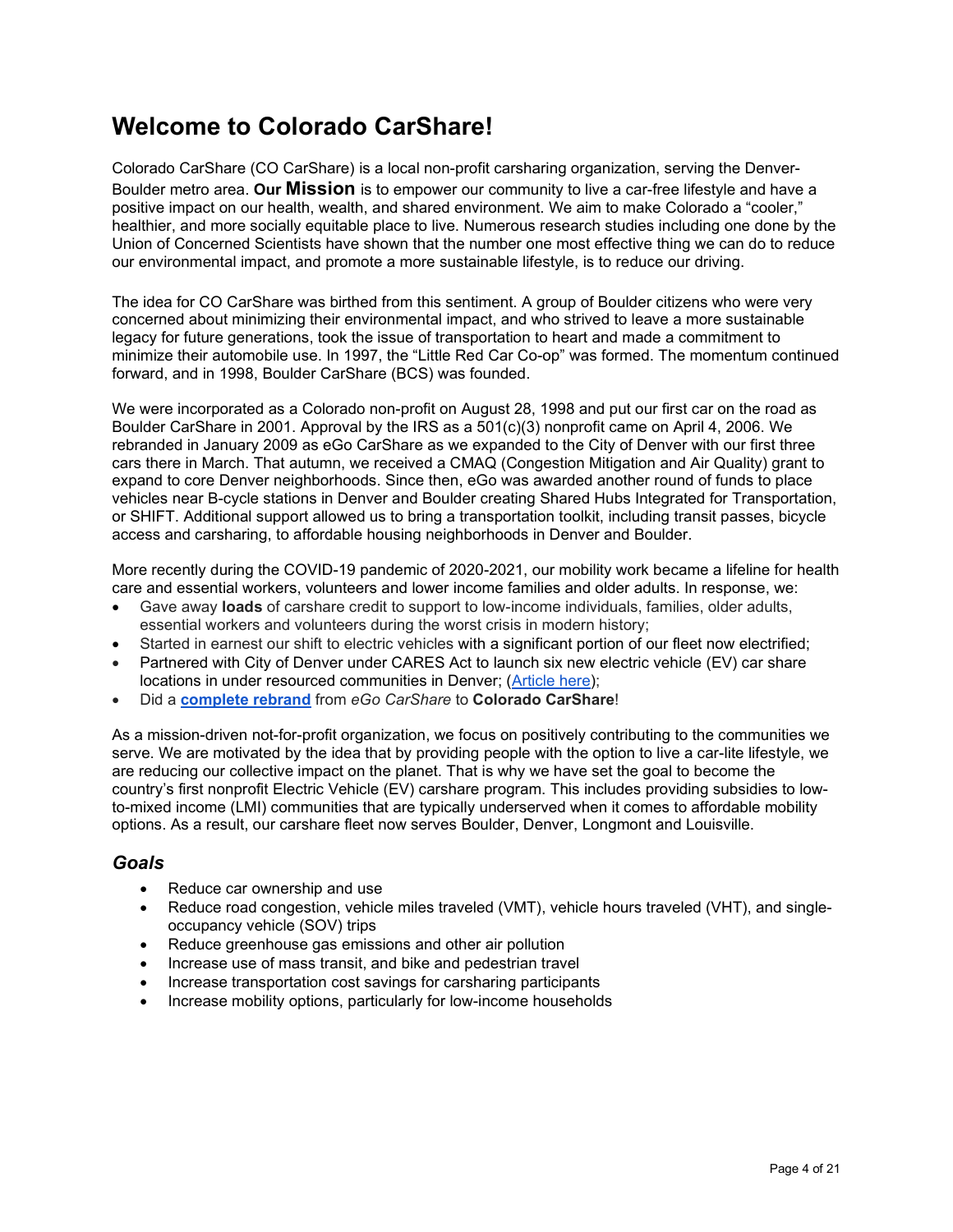### **Member Handbook**

This Member Handbook discusses all member responsibilities and privileges. It is vitally important that all our members be familiar with the information herein. Contact us if you have any questions.

## <span id="page-4-0"></span>**Quick Reference: CarSharing Basics**

### <span id="page-4-1"></span>*CarShare essentials*

- CO CarShare is a local, 501(c)(3) nonprofit organization.
- CO CarShare owns, insures, repairs, and maintains its vehicles.
- You are charged hourly and mileage fees to use CO CarShare vehicles.
- You must always have a valid reservation the entire time you are using a vehicle.
- You can reserve vehicles anytime via our web site, mobile site, and automated phone system.
- Fob out **every** time you exit an CO CarShare vehicle.
- Always make sure all car doors are locked at the end of your trip.
- Report lost fobs immediately; Never loan your key fob to a friend.
- Reservations cancelled less than 12 hours before the start of the trip are liable for charges. See fee schedule on our [FAQ page](https://carshare.org/carsharing-easy/faqs/) for details.
- Only authorized CO CarShare members can drive CO CarShare vehicles.
- Fuel is included in the fees. Use the Conoco or ChargePoint (EV) card to pay whenever possible.
- You must return the vehicle with at least  $\frac{1}{2}$  tank of gas; If it's an EV, plug it in to the charging station if has less than 50% state of charge
- Return the vehicle (to the same location) **before** your reservation ends.
- Vehicles must be returned on time. If you are late you will be charged [Late Fee Penalties.](https://carshare.org/fees-credits/)
- No smoking of any kind in any of our vehicles. Penalties are significant.
- Alcohol must be transported according to state laws.
- In case of an accident, the police and CO CarShare staff *must* be notified immediately.
- For damages in an at fault incident, members are responsible for paying the insurance deductible unless they are enrolled in the [Damage Fee Waiver Program.](https://carshare.org/damage-fee-waiver/)

### <span id="page-4-2"></span>*Reservations*

"Sharing" is a key element of car**sharing**, so member conscientiousness regarding vehicle reservations is an essential component of a convenient and reliable carshare program. Reservations for all of our vehicles are on a first-come, first served basis via our web site, mobile site or automated phone system. One of your most important **responsibilities** as a carshare member is to be conscientious about your reservations. Be accurate about dates, times and vehicle location.

#### <span id="page-4-3"></span>*Reservation Reminders*

- You must have a valid reservation the **entire** time you have a vehicle.
- All reservations are made on a first-come, first-served basis.
- You may reserve a vehicle up to four months in advance.
- You may reserve a vehicle at the last minute, provided one is available.
- If you need to extend your reservation, you must do so **before** your reservation expires. If the car is not available for the time period you wish to extend it, you **must** still return the vehicle **before** your reservation expires or you will receive a significant late return penalty.

### <span id="page-4-4"></span>*Problems / Feedback*

Our on-call staff is available 24/7 at 303.720.1185 if you encounter any of the following issues:

- You are in an accident. Always ensure everyone's safety and/or call for emergency help if needed before contacting us.
- Car is significantly damaged or disabled prior to your trip (e.g. flat tire).
- You can't find a car (double-check your reservation time/date/location first).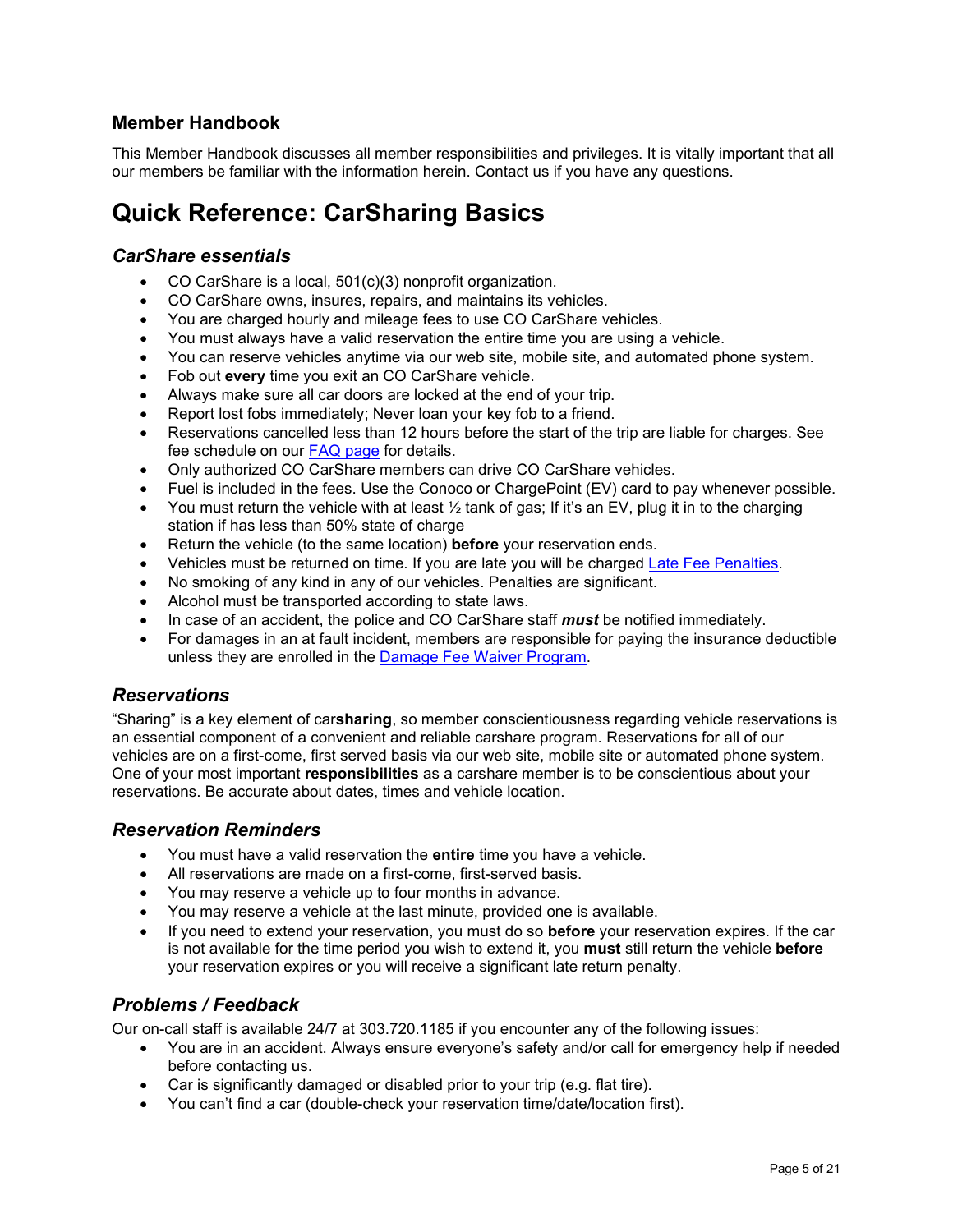• Your key fob doesn't work and/or you can't get a car started.

### <span id="page-5-0"></span>*Non-emergency Feedback*

You can enter non-urgent feedback in the "Member Feedback" section of the online reservation system. Examples of useful feedback are:

- "Gas was less than  $\frac{1}{2}$  full when I started my trip."
- "I couldn't find an ice scraper in the car."
- "The car smelled smoky when I got in."
- "The left front tire looked a bit low."
- "I love CO CarShare! Thanks for providing such a great service."

## <span id="page-5-1"></span>**Eligibility Requirements**

- You must have at least 2 years of licensed driving experience and be at least 18 years old.
- If you're  $18 21$  years old, you must have a clean driving record.
- If you consider yourself a permanent Colorado resident then you must get a Colorado driver's license within 30 days of establishing permanent residency here.
- If you are a temporary Colorado resident (such as a student or visiting professor) you can apply using your out of state license.
- If you are a temporary Colorado resident and have a foreign driver's license, you must provide with us a current, official driving history record (in English).

You must notify us if your driving record changes (e.g. you get a speeding ticket, are in a car accident, etc.) after you become a member of CO CarShare. In most cases changes to your driving record will not affect your membership eligibility, but if you do not notify us, you may jeopardize the insurance coverage you receive through us and are subject to potential membership suspension.

## <span id="page-5-2"></span>**Making a Reservation / Using the Reservation System**

Reservations may be made online or on our mobile site. In most cases, there is no need to talk with CO CarShare staff to make a reservation. We strongly recommend you use the online system whenever possible, particularly when making new reservations, as it is much easier to see the availability, pricing, and specifics of each vehicle online.

- The mobile reservation site is compatible with most mobile platforms and allows you to easily locate vehicles that are available and near you or make modifications when on the go. **PLEASE**  make sure you pull over and are not driving while using our mobile site on your device.
- Be sure to allow enough time. When making a reservation, always assume another member is waiting to use the vehicle after you and is expecting a timely return as the system does NOT put a buffer between reservations. If you're not certain how long your trip will take, it is always best to schedule more time than you will actually need rather than pay late "per minute" penalty fees.
- Be aware that the ability to extend your reservation is **not** guaranteed. If you try to extend your reservation, but the car is unavailable during the desired time period, you MUST still return the vehicle BEFORE your reservation expires or pay displacement plus significant late penalty fees.
- If you would like to reserve a vehicle for longer than 3 days, contact our staff. Depending on availability, longer reservations may be possible, but can only be made by a CO CarShare staff member. You will be required to pay for the full estimated time amount prior to the trip.
- Reservations 2 days and longer require payment at least 2 days before reservation start time and are nonrefundable after the first 30 minutes of making the booking.
- Reservations 5-7 days long will cost the Weekly Flat Rate, must be paid at the time of booking and are nonrefundable. Refueling costs incurred during these bookings are not eligible for reimbursement, but members are still required to return vehicle with at least ½ a tank of gas.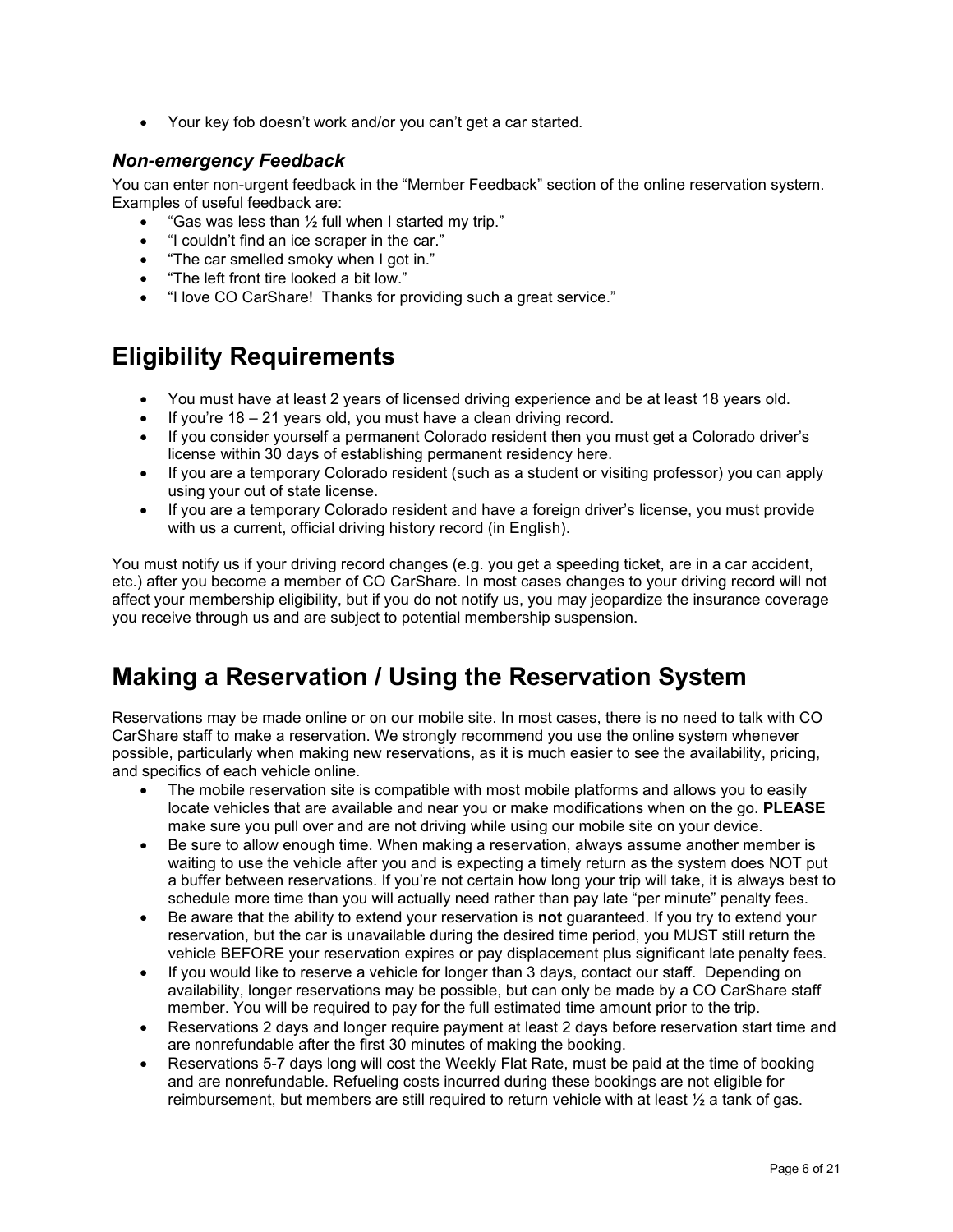- CO CarShare vehicles can only be driven within the state of Colorado, or up to a 400-mile radius from original vehicle location, whichever is greater. Taking a CO CarShare vehicle beyond the authorized area is a violation of your Member Agreement and will result in a \$250 fine, membership and insurance coverage suspension during the unauthorized trip.
- A single driver may not reserve more than one vehicle at the same time.

### <span id="page-6-0"></span>*Online Reservation System*

Browser notes: Our website and reservation system are best viewed on the most recent version of Chrome, Firefox, Safari and Internet Explorer. If you are using an older browser, we highly encourage you update it to ensure all information is displayed properly.

#### **Log On**

Go to [www.carshare.org](http://www.carshare.org/) and enter your **Member #** or **username** and **password** in the upper right-hand corner. If you do not know your password, you can reset it yourself online using your email address. Be sure to check your spam folder for the reset email.

#### **Customize your Locations**

Once you are logged in, we recommend you first verify and customize your user locations. Our system will display all our vehicles based on proximity from the location you select. If you plan to use vehicles from home and work, we recommend you create a location profile for each of these locations.

#### **To customize your locations**

In the "Check Availability" box in the upper left-hand corner, click on the "Location/Address" pull down menu, and choose "Manage Profiles." From there, you can add or change your "Saved Locations."

### <span id="page-6-1"></span>*Reservation Tips*

- Complete the information in the "**Check Availability**" box in the upper left-hand corner. Be sure to specify the location you will be starting from.
- To quickly check availability for a desired date, click on the calendar icon in the "Check Availability" box to select the date you would like. Then click on the "Search" button.
- The system will then provide you with the availability of all of our vehicles, in order based on proximity to your starting location.
- You can also enter amenities on the left-hand side when you search (i.e. AWD or truck).
- To access detailed location or vehicle information click on the location name in the blue bar.
- Reference the "**Legend**" to the left of the availability chart to determine when particular vehicles are available.
- Once you have decided which vehicle you would like to reserve, click the "**Select**" button. Note the hourly fee and the trip cost estimate are also listed on this screen.
- After selecting the vehicle you want, a pop-up window entitled **Your Reservation** will appear. At this point you can still modify the date/time you would like to reserve that particular vehicle. You can also enter notes in the optional Job Code field. (Tip: The Job Code field will appear on your invoice, so it is a handy way to label trip info that you may want to reference later)
- Click **Reserve It** to complete the reservation process. Please note that if you later decide to cancel your reservation, you will still be billed for some or all of the hourly charge if you cancel with less than 12 hours' notice and if your hours are not used by anyone else (per Fee Schedule)
- The subsequent **NEW Reservation Confirmation** screen lists all your reservation details, including the estimated trip cost (time only not miles), description and location map of the vehicle, vehicle amenities, etc. It is **vitally important that you receive a confirmation email**. If you do not, that means your reservation did NOT go through. Go back and try again. Note: Unless you change your default personal settings a reservation confirmation email will be sent to your email on file, another great way to be certain your reservation went through.
- If you try to access a vehicle without a valid reservation the vehicle should not unlock, and/or if you use a vehicle without a reservation you will be fined per Fee Schedule. It is your responsibility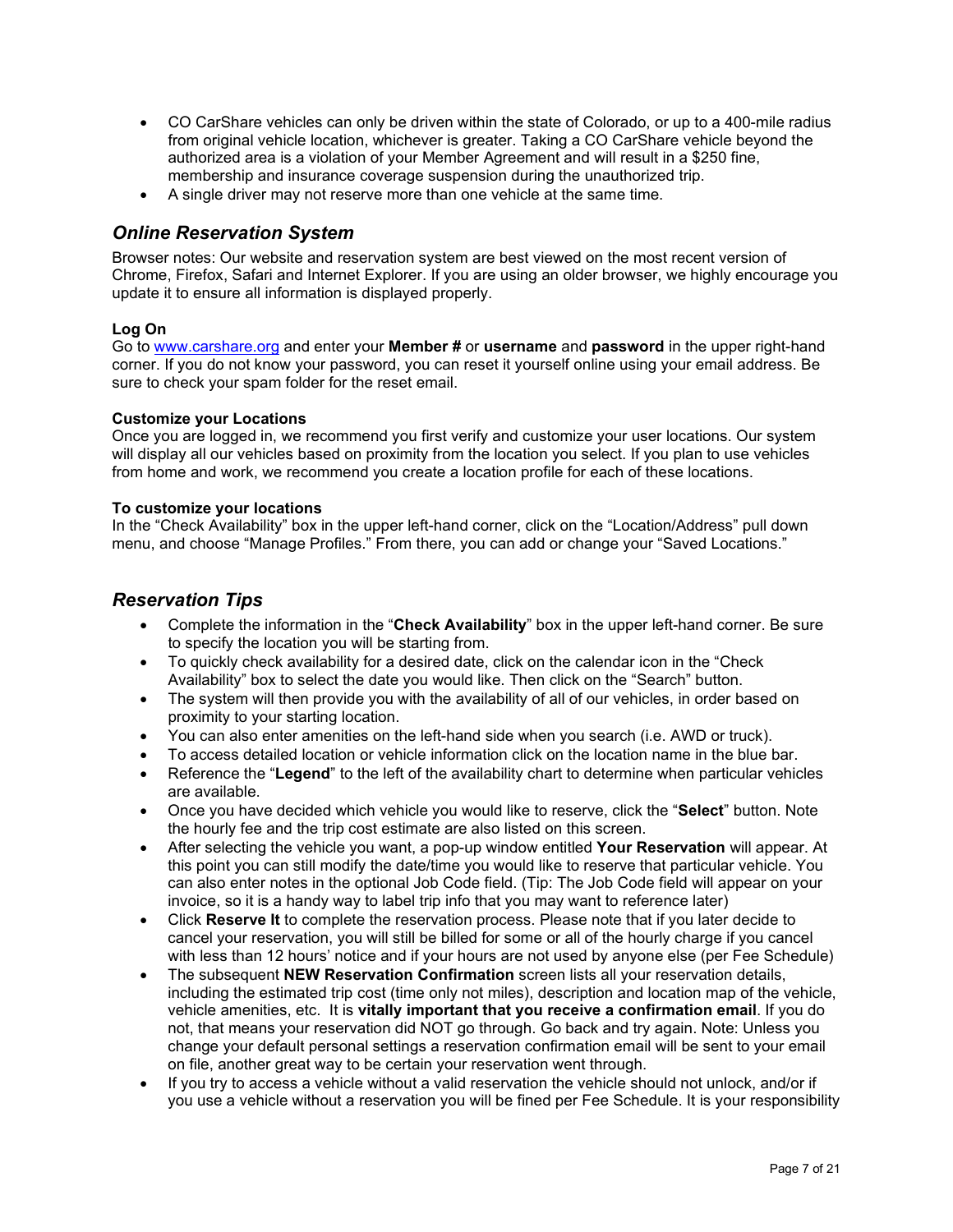to furnish the Reservation Confirmation in the event of any disputes. If you are unable to provide proof of your reservation you will be fined for using a vehicle without a reservation.

- Any **special vehicle notes** in effect for the vehicle you reserved often appear at the very bottom of the confirmation page, so scroll through the entire page to check for these important notes.
- Be sure to give yourself plenty of time for planned activities. Return cars promptly as tardiness will result in penalty fees and possibly membership suspension. Consideration for fellow members is paramount for all carshare members.

#### **Map View**

- When making a new reservation you can alternatively choose to view [map view,](https://reservations.carshare.org/cars) rather than a list, of all vehicles.
- Click on the vehicle pin identifier to get information about the vehicles at that location, view availability, and to make a reservation.

### <span id="page-7-0"></span>*Modifying an Existing Reservation*

#### **Online**

- When logged into the reservation system, click on the My Reservations tab, at the top of the screen.
- You can change or cancel your upcoming reservations shown here. You can also review the last 6 months of your reservation history.

#### **Via the Mobile Reservation Site**

- Using your personal mobile device, login to reservations.carshare.org/ (note: do not use www. or http://) enter in your Member # or username and password.
- Your existing reservations will be listed under "My Bookings" and you can modify them there.

### <span id="page-7-1"></span>*Canceling Your Reservation*

You may cancel your reservation at any time, however cancellation fees may apply.

#### **Cancellation Policy & Fees**

- No Charge: If you cancel your reservation within **30 minutes** of making it.
- No Charge: If you cancel your reservation more than **12 hours** before the start time (for bookings shorter than 2 days).
- No Charge: For any portion of your cancelled (or shortened) reservation, which is **re-used** by another member (for bookings shorter than 2 days).
- 50% Charge: If you cancel your reservation **4-12 hours** before the start time and no one re-uses the time (for bookings shorter than 2 days).
- Full Reservation Charge: If you cancel your reservation less than **4 hours** before the start time and no one re-uses the time.
- For **weather related cancellations** (big snow or ice storm) there are no penalties for canceling (or returning early) provided you notify us before your reservation begins. If outside of business hours, cancel it yourself and email us. Then we will remove the charge the next business day.
- For more information on our cancellation policies and fees please visit our [Fees & Credits](https://carshare.org/fees-credits/) page.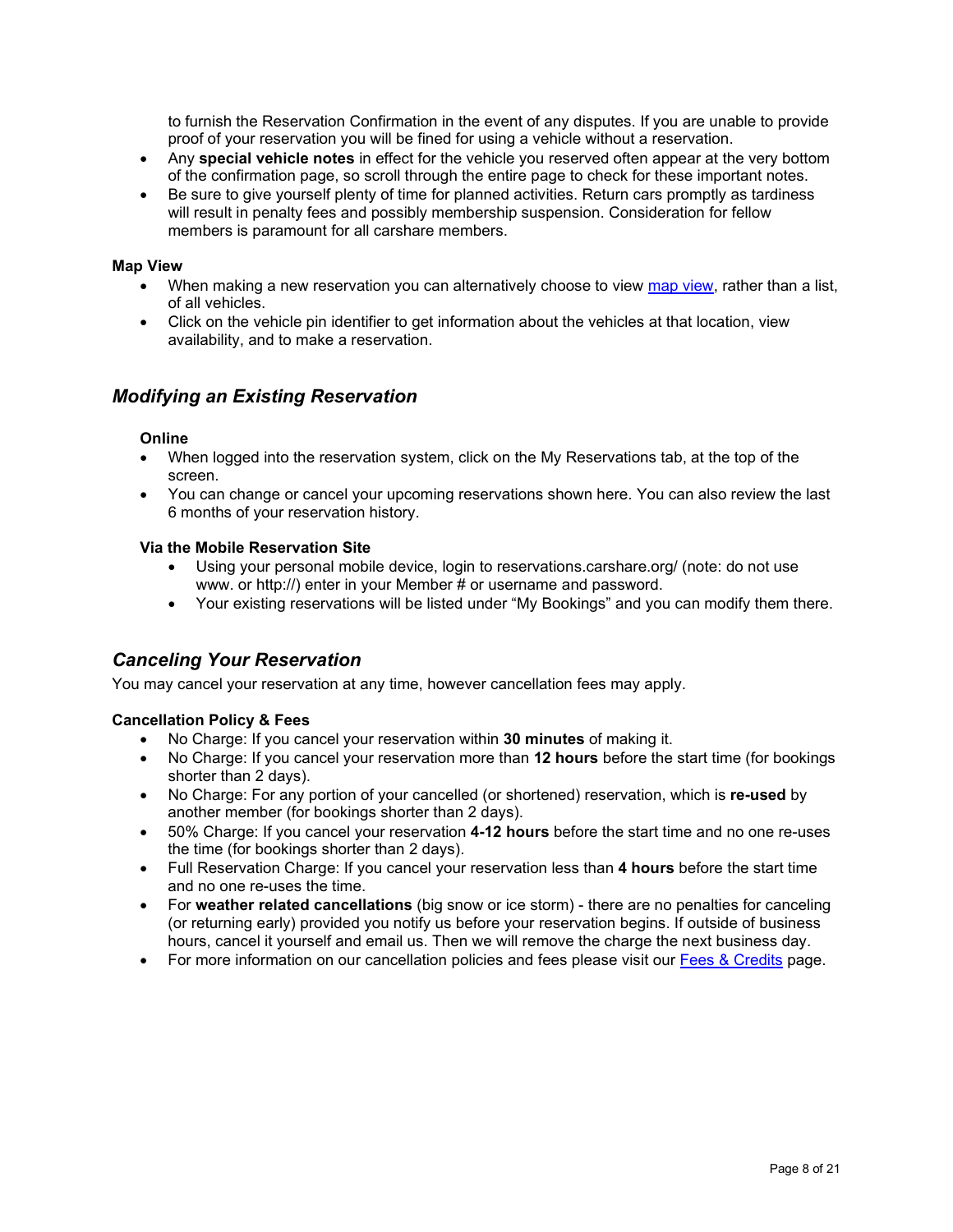#### **Weather Related Cancellations/Delays**

Colorado CarShare discourages members from driving when ice and snow have made the roads dangerous. If you are concerned about hazardous road conditions due to inclement weather, you may cancel your reservations, or return a CO CarShare vehicle late, without incurring any penalty or cancellation fees, provided you speak to, or leave a message for, an CO CarShare staff member before or during your reservation *well* in advance of any penalty incurred. The vehicle should be returned to the designated parking spot as soon as it is safe to do so, **as agreed by our staff** in order to avoid penalties.

## <span id="page-8-0"></span>**Your Account**

## <span id="page-8-1"></span>*Account Types*

#### **Individual Accounts**

- One member/driver who is financially responsible for all usage and fees.
- An individual account can be upgraded to a joint account by contacting member support.

#### **Multi-Driver Accounts**

- Family membership: Allows multiple people to driver under one account and one monthly fee.
- If you share a joint account with another member of your household, be sure that the driver whose name is on the reservation uses the keyfob associated with their account for the entire duration of the trip. If you don't, penalty fees may apply.
- The primary account holder is financially responsible for all usage charges and applicable fees/fines incurred by drivers who they have authorized to be on their account.

#### **Organizational Accounts**

- Used for businesses and organizations that would like to pay for their employees' carshare use.
- Drivers can be added to this account.
- One person, Account Authority, will be responsible for billing and administering this account.

#### **Dual Accounts**

- If you have a dual account for both work and personal use, be certain to make your reservations under the appropriate account.
- To switch between accounts click on the "Switch to Business Account" or "Switch to Personal Account" link in the upper right corner of the reservation system.
- We will bill the account the reservation was made under. If a reservation is made under an incorrect account you will have to fix the payment issue directly with your employer/organization.

### <span id="page-8-2"></span>*My Account*

- You can update your contact and payment info, change your username password, view your invoices from the past 12 months, and change your preferences in the **My Account** section of the reservation system.
- Please keep your **contact info** up to date at all times. We often need to reach members via cell phone or email, so keep this info current. Also, we make vehicle placement decisions in part based on member locations, so please update your info if you move.
- Your **password and credit/debit card number** are fully encrypted and these fields will appear blank even though there is information stored in them.
- You are responsible for keeping your **payment information** up to date. If you do not correct bounced payment issues within 24 hours, penalty fees may apply. (See Fee Schedule for specifics)
- There are several helpful **Preferences** you can set for your account. For instance, you can enter both your work and home location into the system so that you can easily find the vehicles nearby either location.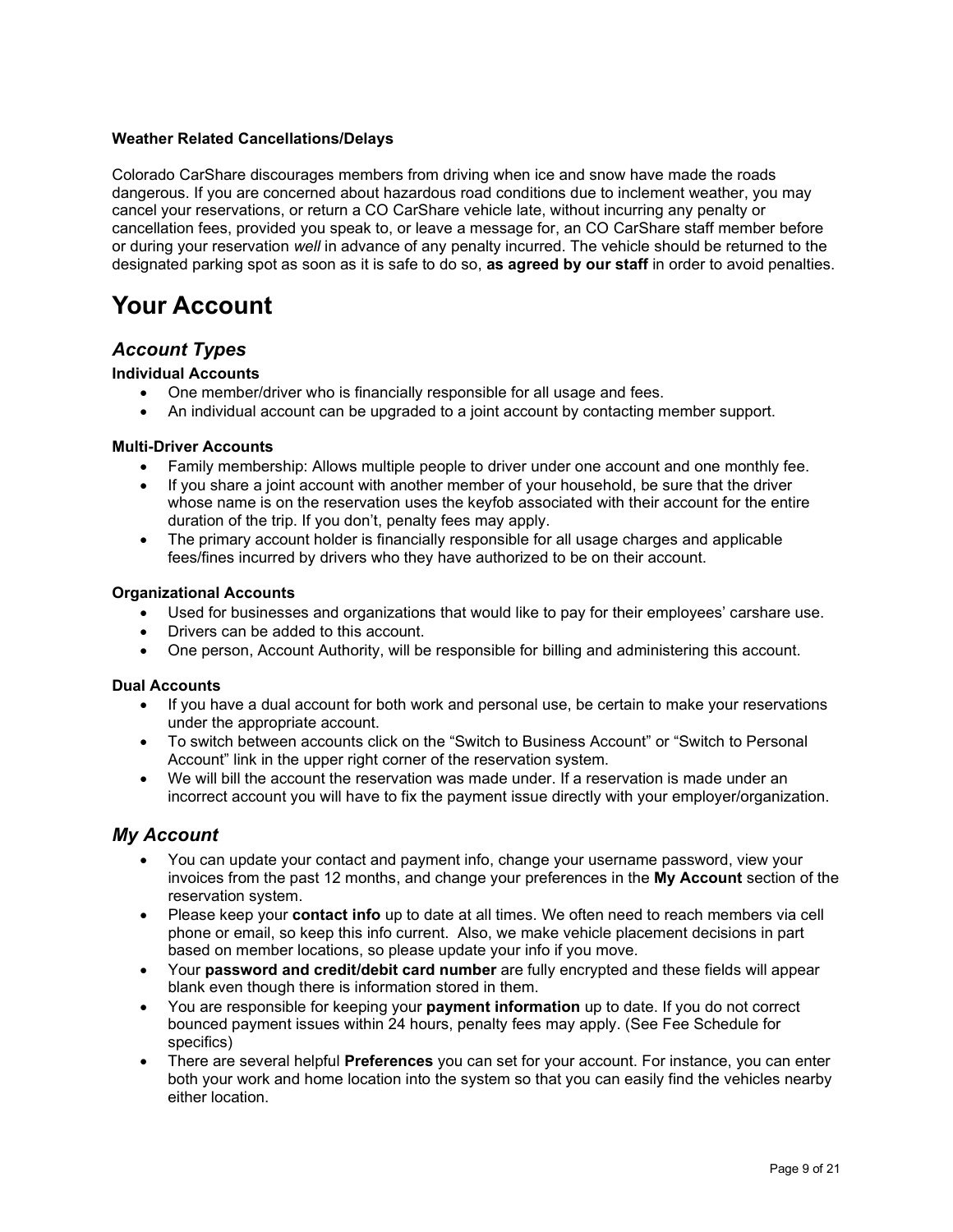### <span id="page-9-0"></span>*Member Feedback*

- You can use the online **Member Feedback** section to give us general feedback, or feedback linked to a specific reservation. For instance, if you really liked a particular vehicle, let us know. If the previous member left you a box of chocolates and you want to thank them, let us know. And if a car had less than  $\frac{1}{2}$  tank of gas at the start of your trip let us know that too. We welcome constructive member feedback to help us continually improve our program.
- Please do **not** use the Member Feedback form to report urgent issues such as problems affecting safety, drive-ability (e.g. flat tire, broken window, brakes, etc.) or parking (such as the designated space being occupied by an unauthorized vehicle). Please call CO CarShare immediately at 303.720.1185 to report these types of urgent issues.

Be sure to **Sign Out** of your account at the end of your session, particularly when using a public computer. You are financially responsible for all reservations made under your account.

## <span id="page-9-1"></span>**Accessing / Using Vehicles**

Our vehicles are equipped with an electronic key fob entry system. You will receive your own personal key fob upon activation of your membership account. Carry your key fob with you at all times. **You are responsible for ALL use associated with your fob.** If you lose your fob, contact us immediately!

- Each key fob has a unique number that is associated with a particular member. Do **not** share your key fob with anyone – even other CO CarShare members.
- You are liable for the loss, deterioration, and any possible misuse of the key fob.
- If you lose your key fob, notify CO CarShare staff immediately. A Key fob Replacement Fee will be charged. (See Fee Schedule for specifics).
- If your key fob is inoperable for any reason, contact CO CarShare immediately.
- CO CarShare staff has the ability to remotely lock and unlock vehicles if necessary, however under most circumstances you will be charged a Remote Unlock Fee for this service. (See Fee Schedule for specifics).

## <span id="page-9-2"></span>*To Use Your Fob:*

- Hold your key fob steady over the fob reader (located on the driver's side of the windshield) for a few seconds until you see the light flash green.
- The light on the fob reader will flash rapidly for several seconds while the vehicle validates your reservation with the reservation system. Provided you have a valid reservation for that particular vehicle, the vehicle will unlock.
- The ignition key on some vehicles, especially trucks and older cars, is kept on a tether hanging from the panel. Newer vehicles do not require a key and fobbing in allows you to activate the power button with your foot on the brake.
- **Always** lock the car using your **key fob** whenever you leave the vehicle. If you don't you will be fined as per the Fee Schedule, and you will also be held fully liable for any vehicle damage or theft which results from not fobbing out.
- Do **NOT** ever lock the vehicle using the manual lock on the inside of the door. This may cause you or the next member to be unable to unlock the vehicle.
- You do not need to record your mileage, as the system will log it automatically.

## <span id="page-9-3"></span>*Vehicle Check at Beginning & End of Reservation*

Do a walk around and inspection of the vehicle. Any visible defects which are not yet recorded in the Dents and Dings log (located in the glove box of each CO CarShare vehicle) should be added. If the damage is significant (i.e. larger than a quarter-sized ding/scratch), contact us before departure. If the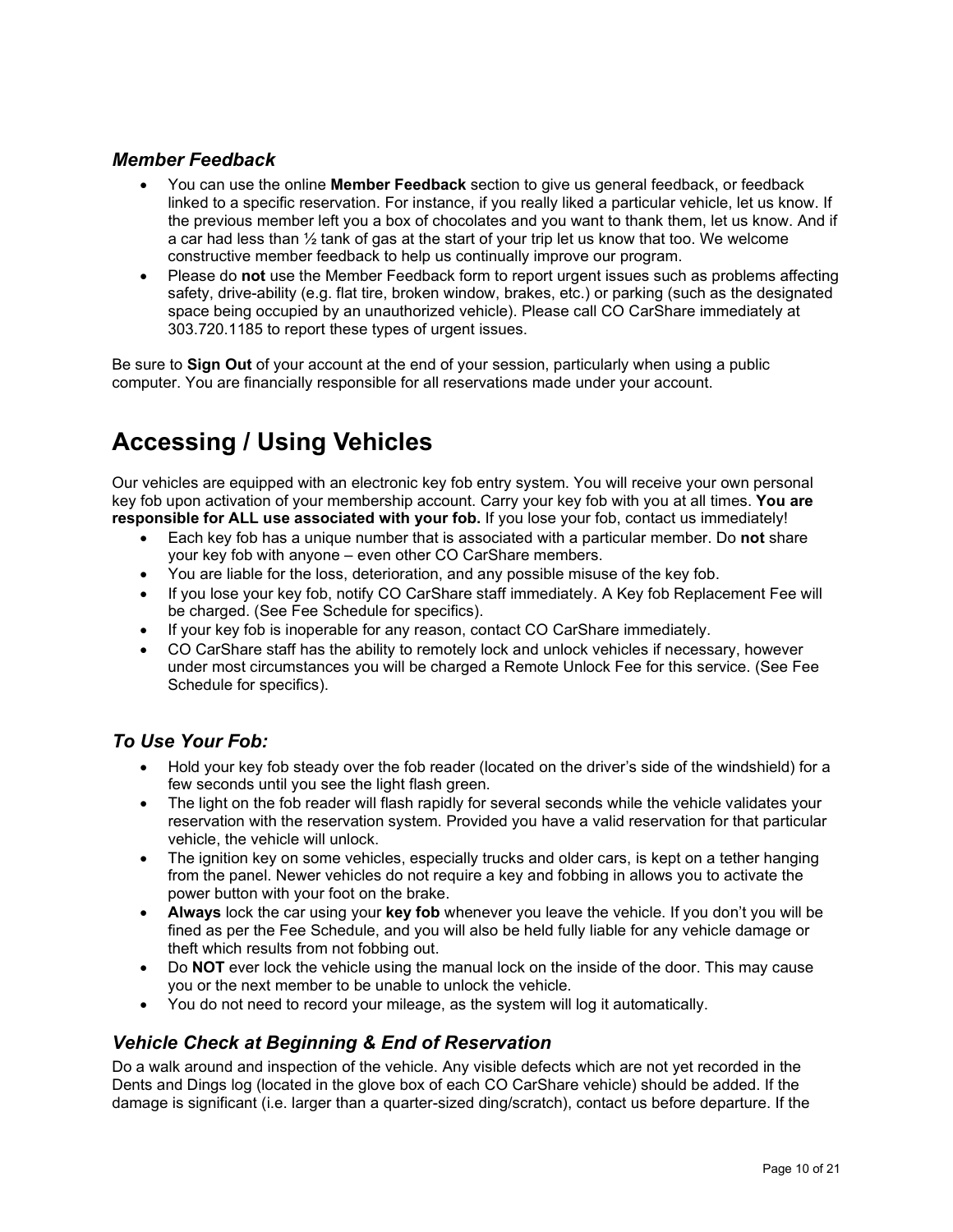damage is neither recorded nor reported to CO CarShare staff, the last user will be held liable for the damage. Report any non-time sensitive information to CO directly [\(info@carshare.org,](mailto:info@carshare.org) 303.720.1185 or member feedback form), such as dirty car, check engine light, etc.

- Adjust all mirrors.
- Make sure you are familiar with all the controls in that particular vehicle.
- Check to make sure all of the following items are in the glove box:
	- o Vehicle Insurance and Registration Cards
	- o Vehicle Owner's Manual
	- o Accident Report Form
	- o EV Charge Card (for electric vehicles)
	- o Dents and Dings Log

Inform CO CarShare if any of these items are missing. Do not drive the vehicle if current insurance or registration cards are missing.

### <span id="page-10-0"></span>*Reserved Vehicle Unavailable*

If a vehicle is not at its regular parking spot at the time your reservation is scheduled to begin, first use the web / mobile site to verify your reservation. (Make sure you have an active reservation for the car you are looking for *at the location you are at*.) If you **do** have a valid reservation, call us immediately (303.720.1185) so we can troubleshoot and resolve the issue. In most cases the previous member is running a few minutes late, and we'll penalize them and credit you for having to wait. If the other member will be more than 15 minutes late you may choose to:

- Cancel your reservation without charge, or
- Reserve another vehicle. If no other vehicle is conveniently available, our staff may direct you to use an alternative form of transportation (bus, light rail, Uber/Lyft) and submit your receipt to CO CarShare for reimbursement. You must have confirmation from CO CarShare staff that you're your ride will be reimbursed. Displacement credits could apply, per fee schedule.

## <span id="page-10-1"></span>*Operation / Use of Vehicles*

### <span id="page-10-2"></span>*Restrictions*

- Only carshare members can drive our vehicles. If someone else in your household wants to drive they need to apply and join your account. Nonmembers driving CarShare vehicles is ILLEGAL and will result in IMMEDIATE MEMBERSHIP TERMINATION AND A FINE.
- Evaluate the vehicle for damage at the beginning of each trip. You will be held responsible for any damage not reported to CarShare staff.
- Using CarShare vehicles for ride-share app driving or any other business purpose which profit is based upon individual driver service is strictly prohibited and ILLEGAL. Contact CarShare staff if you have questions about driving CarShare vehicles for business purposes.
- Smoking (of any kind) is prohibited in all vehicles.
- Drinking any alcoholic beverages is prohibited in all vehicles. Transporting any open alcohol containers inside our vehicles is also prohibited.
- Texting and "browsing" your phone while driving is prohibited at all times (& illegal in Colorado!).
- The driver shall use hand's free equipment when necessary to talk on a cell phone when driving. In no event shall the driver text message or operate any other electronic equipment while driving the vehicle. It is always preferred that the driver park the car in a safe location to receive/make calls or texts.
- Use your fob to lock the car EVERY time you exit the car.
- Refuel with 85 octane gas when vehicle is at less than  $\frac{1}{2}$  tank or plug-in the EV at the end of your reservation when vehicle has less than 50% charge.
- Children are required to be in compliance with all rules under the Colorado Child Passenger Safety Law and any other Federal, State or local laws.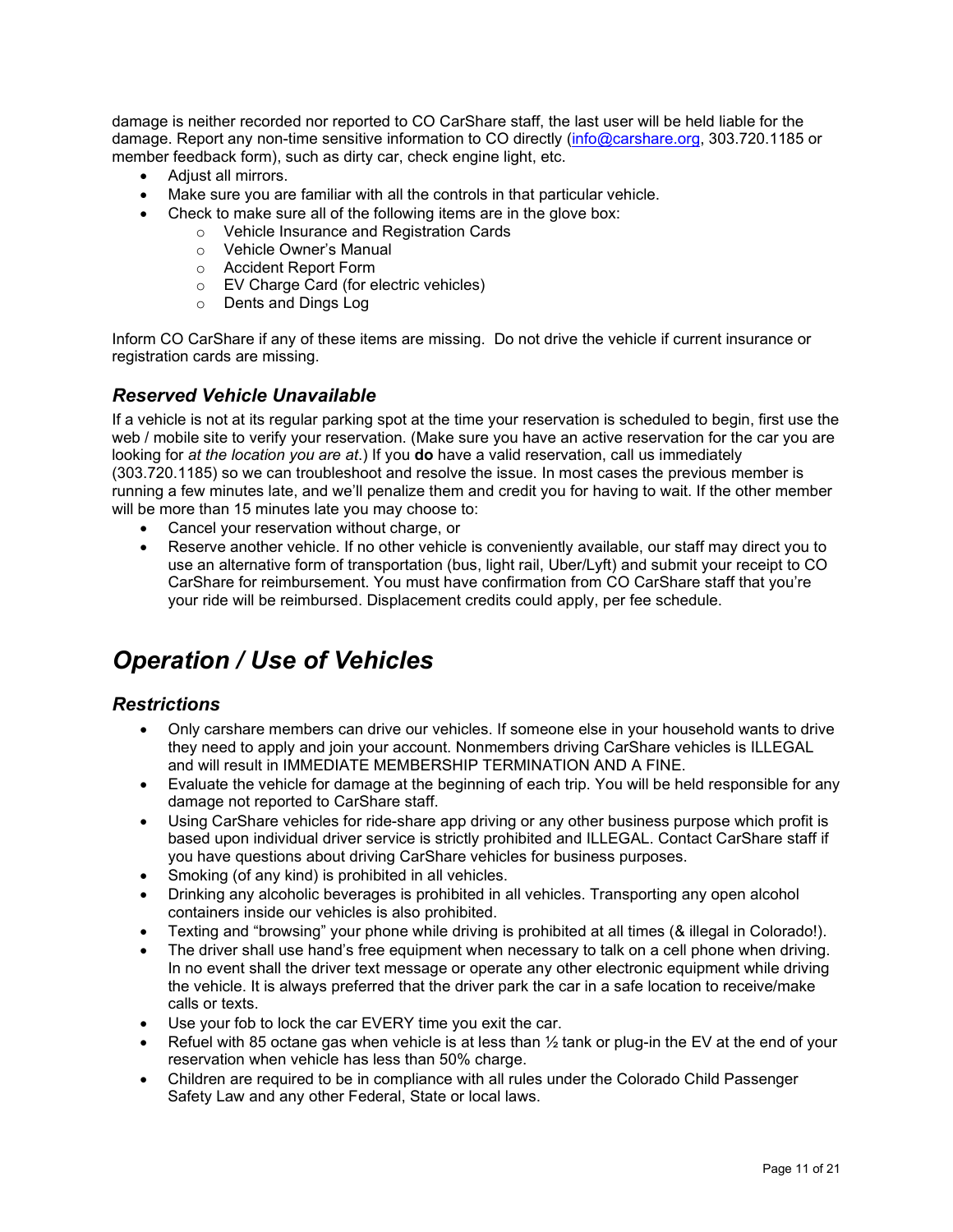- Pets may only be transported in pet carriers, unless a car is identified as "Pet Friendly" in the reservation system. In general, we do not advocate the transporting of pets due to allergies and cleanliness issues unless it is a hypo-allergenic dog and we have given you explicit permission.
- CO CarShare vehicles can only be driven within the state of Colorado or up to a 400-mile radius of the Boulder / Denver metro area.
- Always return the car before your reservation ends.
- Always make sure you have fobbed out of a car and all doors are locked when you are done.

### <span id="page-11-0"></span>*CO CarShare vehicle(s) may NOT be used:*

- By any person who is NOT a valid member in good standing with CO CarShare.
- For any illegal purpose.
- For the purpose of towing, pushing, or propelling any trailer or any other vehicle.
- While the driver is under the influence of any intoxicating substance.
- In any race, test, competition, or delivery of goods.
- In a careless or negligent manner.
- To carry persons or property for hire.
- Outside of the Continental U.S. or outside of the 400-mile radius of the Denver metro area.
- If it has been obtained from CO CarShare by fraud or misrepresentation.
- Other than on paved roads, or on roads that are not regularly maintained.
- When vehicle is loaded beyond its rated capacity or with more passengers than the vehicle has seat belts.
- Unless a reservation has been made.

## <span id="page-11-1"></span>*Refueling*

As a carshare member you may need to refuel a vehicle every so often, but at least you won't have to pay for it.

- You are required to refuel whenever the gas gauge is at or below **HALF full** or if it is an EV, you must plug the car in to recharge it if the mileage range falls below **50% charge**, either during your reservation or at the end of it at the provided charge station. If you return a CO CarShare vehicle with less than ½ tank or 50% charge (for EVs), you will be charged a Low Gas Fee. (See Fee Schedule for specifics)
- When the vehicle's gas tank gets below  $\frac{1}{2}$  a tank, PLEASE refuel the vehicle COMPLETELY using your own funds before returning the vehicle to its location at the end of your reservation. Then, email us (info@carshare.org) a receipt from the gas purchase and we will credit your account with the amount you spent on gas. You MUST email us a receipt to receive credit for your gas purchase.
- \*Please allow at least 2 business days for the Colorado CarShare Team to issue a credit to your account.
- EV charge cards only require a swipe at the charge station to initiate the charger follow the onscreen instructions.
- If a vehicle has less than a  $\frac{1}{2}$  tank of gas or less than 50% state of charge (for EVs) at the beginning of your reservation, please let us know via the member feedback form or via email.
- It is still your responsibility to refuel the car. In such cases, use your personal funds to refuel and email a photo or scan of the receipt to [info@carshare.org.](mailto:info@carshare.org) Your account will be reimbursed after we receive the receipt copy.

## <span id="page-11-2"></span>*Permitted Drivers*

Only CO CarShare members may drive or operate CO CarShare vehicles.

If an emergency occurs and the life or safety of a CO CarShare member or another person is at risk, you may allow a non-Member to drive an CO CarShare vehicle, on the following conditions:

• that you receive authorization from an CO CarShare staff member **before** the non-Member begins driving the CO CarShare vehicle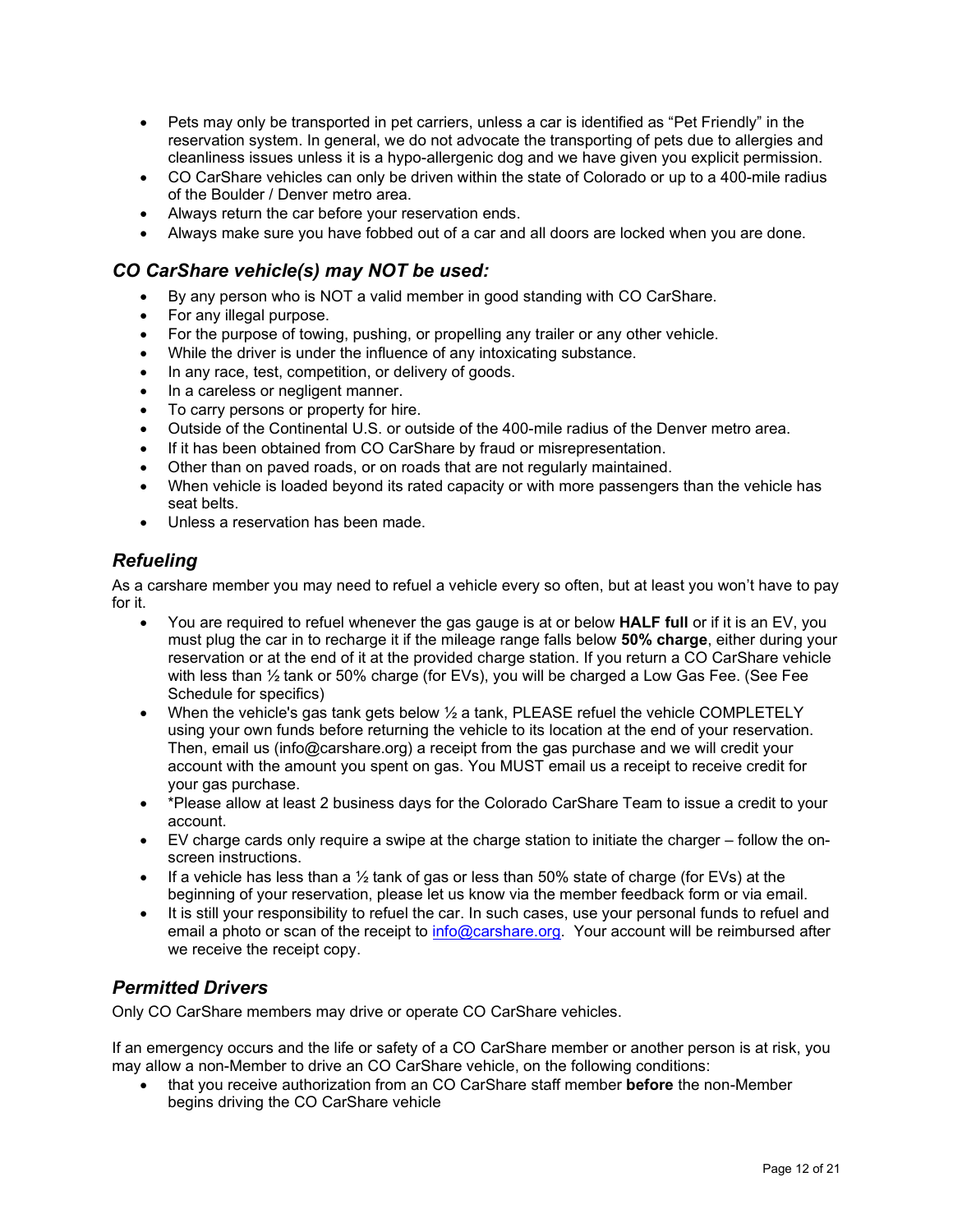- that she or he has a valid driver's license
- that you ensure that he or she is capable of driving before the trip, and is not under the influence of any intoxicating substance
- that he or she is only allowed to drive the vehicle under your personal supervision. You will be liable for any fees, costs or damages arising from the authorized person's use of the CO CarShare vehicle.

If it is determined that a non-CO CarShare member has operated an CO CarShare vehicle in a nonemergency situation you will be subject to strict fines and likely membership termination. (per Fee Schedule on our [FAQ page\)](https://carshare.org/carsharing-easy/faqs/).

## <span id="page-12-0"></span>*Carrying of a Valid Driver License*

- You must carry a valid driver's license during every trip. The rights of Membership are conditional on having possession of a valid driver's license.
- If your license is suspended, withdrawn or expires, for whatever reason, you must inform CO CarShare immediately and your right to drive expires immediately (you are no longer insured)
- If it is determined that you have operated a CO CarShare vehicle without a valid driver's license strict fines and possible membership termination may apply. (See Fee [Schedule](http://carshare.org/sites/default/files/eGo%20CarShare%20Fees.pdf) for specifics)

## <span id="page-12-1"></span>*Drive Safely*

All Members share the responsibility of keeping CO CarShare's insurance rates as low as possible. Driving safely includes, but is not limited to:

- Obeying speed limits and all traffic signs and signals
- Following other vehicles at a safe distance
- Not driving when tired
- Ensuring that all passengers are correctly wearing seatbelts
- Operating the vehicle according to the operator's manual.

### <span id="page-12-2"></span>*Lost and Found Procedure*

CO CarShare is **not** responsible for any item left or lost in the vehicles. Please be sure to take you're your personal belongings with you at the end of your reservation.

#### **If you leave something in the car:**

- Go back to the car as soon as possible to retrieve your items. You'll need to make a minimum 15 minute reservation (you will be charged for this) to assure the vehicle will be available and to ensure the vehicle will open when you fob in.
- If the item(s) you left behind is particularly valuable or large please notify CO CarShare at 303.720.1185.
- If you think you left something behind, but can't find it in the car, please email support@carshare.org with a brief description, date it was left and the vehicle it was left in. CO CarShare staff will try to locate the item, but we are not responsible for items left in vehicles.

#### **If you find something in the car:**

- If it is small enough please put it in the glove compartment.
- If it is fairly valuable (like a cell phone or keys) please notify CO CarShare at 303.720.1185, so we can immediately alert the previous user.

We typically leave smaller items (like sunglasses) in cars for up to two weeks for owners to claim them. After that, any unclaimed items are removed to keep our cars as clutter-free as possible. After a month any unclaimed items will be donated or disposed of.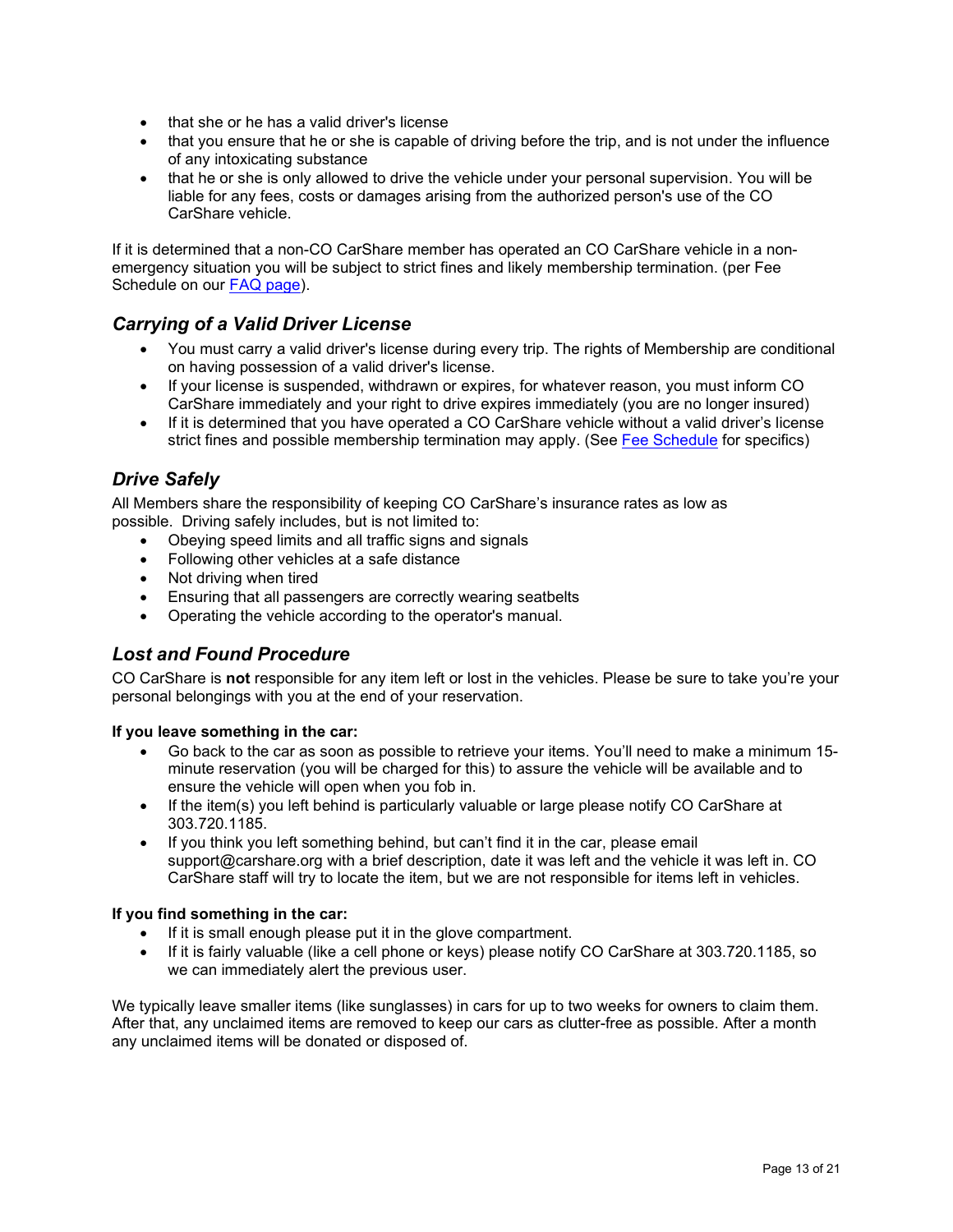## <span id="page-13-0"></span>*Cleaning*

We depend on all our members to keep our cars clean and in good condition for the next member, so please do your part to "leave no trace." It is your responsibility to clean the vehicle of any mess that you may have made, inside or out. If you spill something and are unable to clean it adequately, please notify us so we can address the issue in a timely manner. Inform us (preferably via the Member Feedback option online or at info@carshare.org) if you find a car to be quite dirty at the start of your trip.

Our vehicles are cleaned regularly, but particularly in winter it is difficult for us to keep the exterior of our vehicles clean at all times. During the course of your reservation you would like to get a vehicle washed, please do so and we will reimburse you for this expense (up to a maximum of \$15), if you submit the receipt to us. Please make every effort to make environmentally-responsible decisions about appropriate locations for the wash, soaps and solvents.

If you return a car dirty (e.g. pet hair or trash is found in the car, mud or grease on the seats or door panels, etc.) you will be charged a cleaning fee per our fees schedule.

## <span id="page-13-1"></span>*Roof Racks*

Particular care should be exercised when using roof racks or bike racks. They must be well secured to the CO CarShare vehicle and you must ensure that any bicycles or other gear is properly secured to the racks. Neither the bike racks nor other gear (e.g. skis, snowboards) may cause damage to the CO CarShare vehicle. You will be financially responsible for any damage caused by incorrect and / or inappropriate use of roof racks and bicycle racks

## <span id="page-13-2"></span>*Insurance*

- All members are insured for up to \$1,000,000/incident in liability coverage while driving CO CarShare vehicles.
- All our vehicles are fully insured and have a \$1,000 deductible. The insurance conditions are available for Members' inspection and can be read at CO CarShare's office by appointment.
- Drive safe. We have great insurance coverage but in order to keep our rates low, we need to maintain a good driving record. Take time to adjust all the mirrors and get familiar with a car before starting your trip.
- Only members are insured.
- Do **NOT** let friends (non-members) drive our cars they won't be covered by our insurance and you risk getting a minimum \$250 fine and immediate suspension of your membership! If they want to drive, they need to join. See "Permitted Drivers" section for additional information and special circumstances.
- Carry your valid driver's license with you during every trip.
- Insurance and vehicle registration cards are kept in the glove compartment (orange envelope).

In the event of an accident, a Member's liability will normally include the \$1,000 insurance deductible (enrollment in Damage Fee Waiver program may alter liability amount). Members may also be liable for the entire cost of vehicle repair or replacement and claims made by third parties if the Member violated the insurance agreement (for instance, if the Member had driven while intoxicated). Please note that CO CarShare assumes no liability for personal property in or on the vehicle.

During the time a Member has booked a vehicle, it will be assumed that this Member was using the vehicle and will be held responsible for any damage to the booked vehicle or claims that are made against CO CarShare or damages resulting from use of the vehicle.

Any payment owed by a Member to CO CarShare due to an accident or other damage, may be collected from the Member by using the Member's credit card as agreed in the Membership Agreement.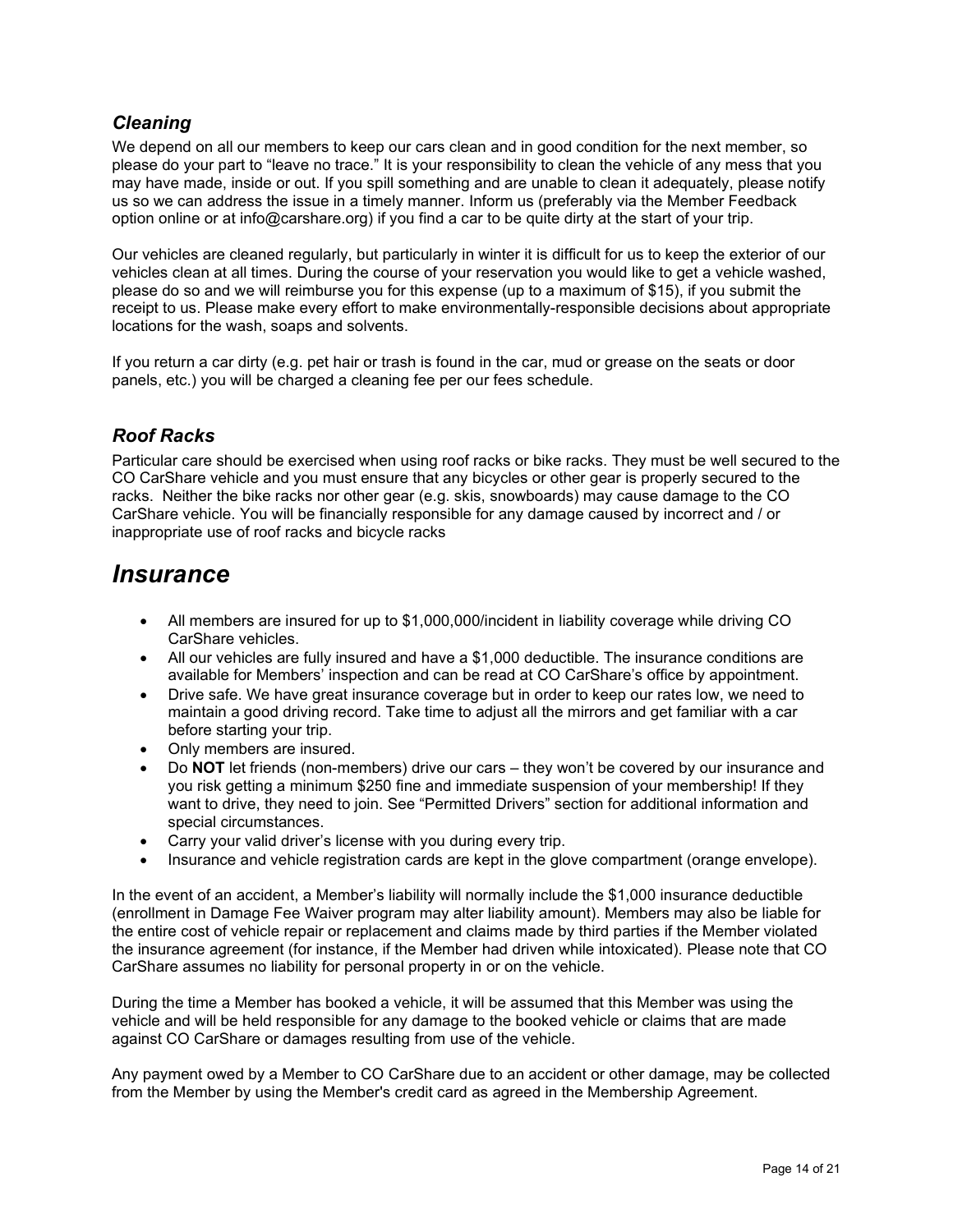## <span id="page-14-0"></span>*Damage Fee Waiver (DFW) Program*

All of our members are fully covered under our insurance policy with a \$1,000 deductible for incidents involving vehicle damage. However, our Damage Fee Waiver Program provides peace of mind by reducing your out-of-pocket cost for damage that occurs during your use of an CO CarShare vehicle. You can reduce your prospective liability from a \$1,000 deductible to \$0 if you sign up for our DFW program, noting that all of the following subscriptions rollover/continue until you request otherwise:

#### **Starting April 1st, 2021, the following Damage Fee Waiver (DFW)\* rates apply:**

• \$8 per month; Reduces your deductible to \$0 and covers one at-fault incident

#### **How to enroll for this program:**

As a New Applicant:

- During your application process, choose to opt in for the Damage Fee Waiver
- Review the Terms & Conditions listed in the Damage Fee Waiver Program section and click the "I Agree" button.

As a Current Member:

- Log in to our reservation site with your member number and password.
- Scroll over "My Account" on the main menu bar, click "Damage Coverage"
- Select "Join the damage pool"

#### **By signing up for the Damage Fee Waiver program I understand that:**

- I need to report any damage that occurs during my reservation immediately by calling the CO CarShare office at 303.720.1185
- I need to remain a member in good standing by not violating the Membership Handbook and by paying any driving estimates and/or monthly invoices on time
- I am not purchasing, nor is CO CarShare selling, insurance through this agreement
- Enrollment in the DFW program is a recurring monthly fee (or annually for pre-existing members)
- Enrollment in the Damage Fee Waiver program covers *one* incident. Once the DFW is used, the member is responsible for the \$1,000 deductible in all additional accidents after the first one.
- For Joint or Organizational accounts, only the Account Authority can enroll in the Damage Fee Waiver Program, but the DFW is charged for *every* Driver on the account.
- CO CarShare contracts with an outside insurance company for insurance coverage.

#### **The Damage Fee Waiver Program does NOT include any loss arising directly or indirectly from:**

- Damage to a CO CarShare vehicle or another party's vehicle which is unreported by the driver and/or account holder
- Damage caused to a vehicle when a CO CarShare driver fails to stop and properly report an accident (hit and run)
- Members whose account is not up to date or who have an overdue payment
- Members permitting a non-member to drive an CO CarShare vehicle
- Members who falsify or provide misleading information to CO CarShare staff investigating damage to a CO CarShare vehicle
- Personal injury or damage to property
- Third party liability
- Dishonest, fraudulent or criminal acts
- Damage by improper fueling or tampering with engine parts
- Damage that occurs prior to signing up for the Program
- Intentional damage to a vehicle by a member
- Damage which occurs while driving under the influence of alcohol or illegal substances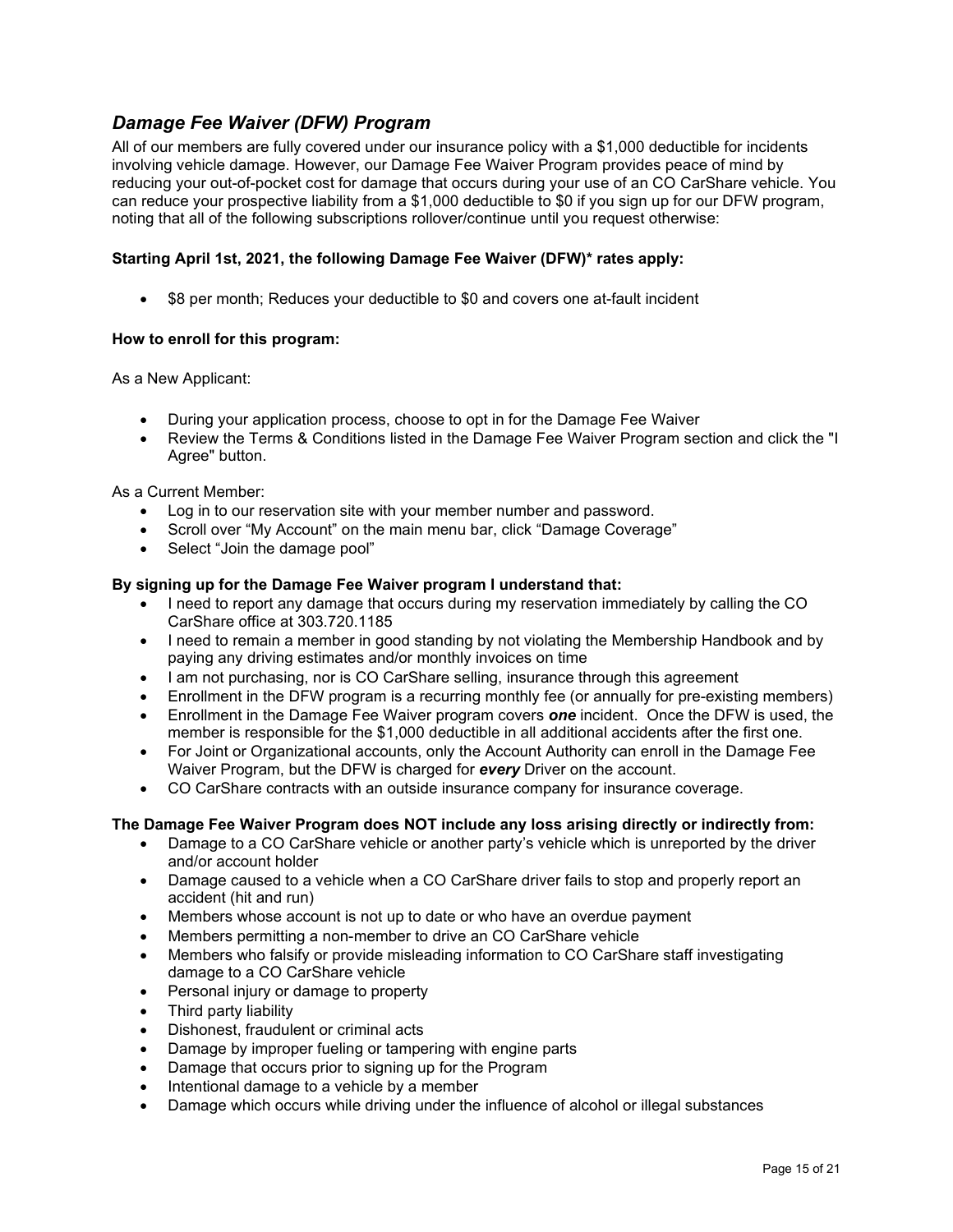• Any violation of the [Membership Handbook](http://carshare.org/sites/default/files/eGo%20CarShare%20Member%20Handbook%200912.pdf) or Member Agreement.

### <span id="page-15-0"></span>*Accidents*

#### **In the Event of an Accident:**

- Make sure everyone is moved to a safe location.
- Call for emergency help if needed.
- Complete the Accident Report form found in the orange envelope in the glove compartment.
- If another vehicle or personal property was involved, **you are REQUIRED to call the police to get a police report.**
- Call CO CarShare as soon as possible (preferably before you leave the scene).

#### **Emergency Situations**

We have a 24-hour Member Support phone line: 303-720-1185.

Please use good common sense and judgment when contacting us about emergency situations after hours. In particular, **PLEASE notify** us at any time of day if any of the following situations arise:

- You are in an accident
- The car is not drivable or you are experiencing significant mechanical difficulties which prevent you from using the car (dead battery, fob system doesn't work, etc.).
- You cannot find the car you reserved. (Make sure you first double-check that you have a valid reservation at that time for that particular vehicle **before** contacting us).
- You are running late and have already tried to extend your reservation but are unable to because there is another reservation immediately after yours.
- Our designated parking space is occupied at the time you are returning the car.

#### **Disabled Vehicle Policy:**

If a CO CarShare vehicle becomes disabled or unusable during your reservation, we will work to get the vehicle back in service as quickly as possible, but we cannot guarantee the timeframe for repair and CO CarShare will not be responsible for any expenses or inconvenience you incur as a result of travel delays.

## <span id="page-15-1"></span>**Returning Vehicles**

When returning a vehicle at the end of your reservation:

- Ensure the fuel tank is over  $\frac{1}{2}$  full (or more than 60 miles range for an EV) and that all CO CarShare documentation and ChargePoint cards (for EVs) are returned to the glove box.
- Make sure the vehicle is parked in the correct space. (If our designated space is occupied by another vehicle, notify us immediately and do not leave the premise until talking with CO CarShare staff about the situation).
- Put the ignition key back in its designated pouch or storage area.
- Ensure all lights (headlights, interior lights, etc.) are off. You will be held liable for servicing fees if we have to jump start a car due to your oversight in this regard.
- Close all windows.
- Take all personal belongings with you.
- Please make every attempt to leave the car cleaner than you found it. If you spill something and cannot clean it up fully please notify us so we can address the issue in a timely manner.
- **Fob out. Do NOT lock the vehicle at any point during your reservation using the manual locks on the inside of the car doors.** This can cause you or the next member to be unable to unlock the vehicle.
- Ensure all doors are locked. If the doors are not locked you did not fob out completely.
- If for some reason you are unable to lock the doors with your fob, call CarShare Member Support.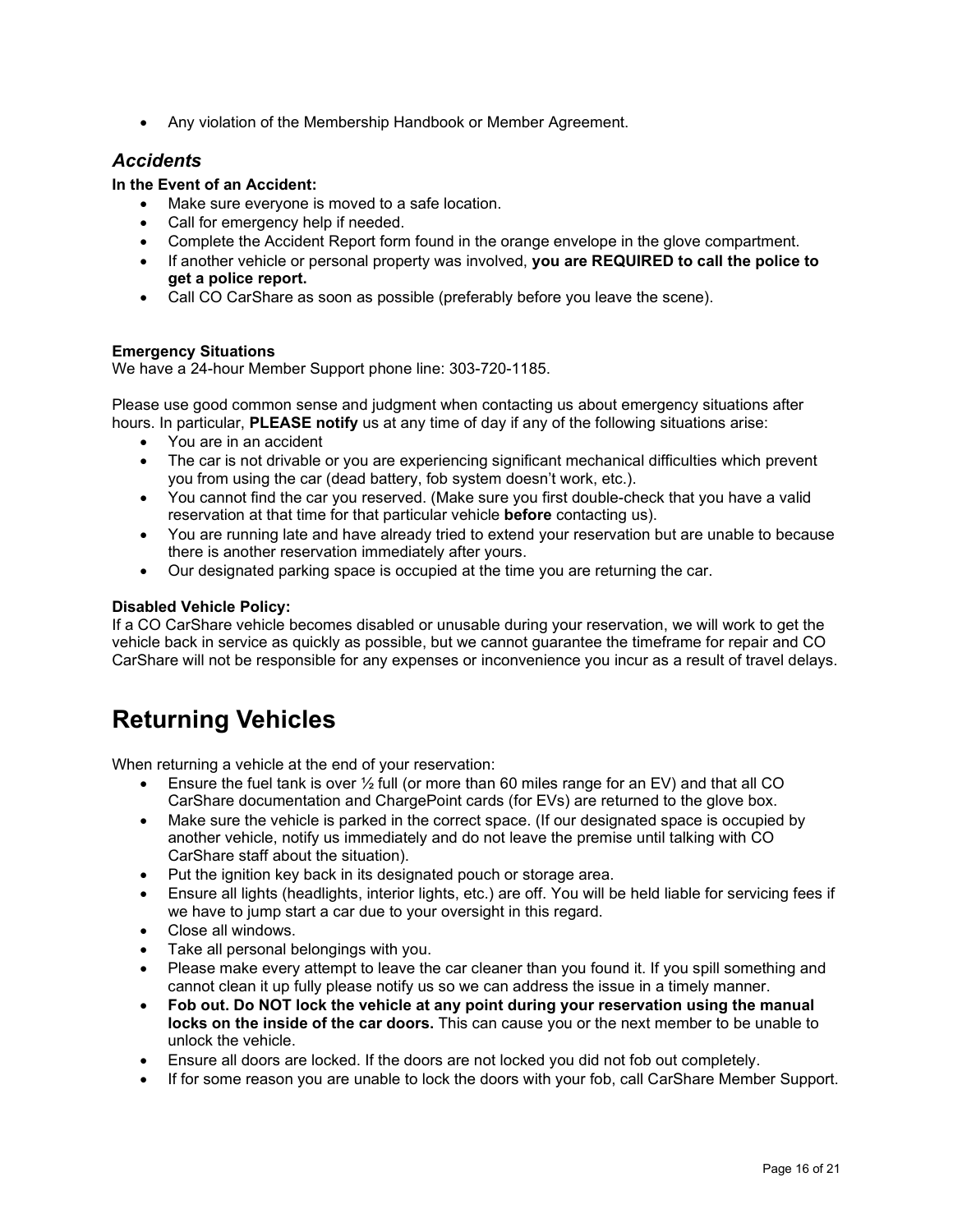## <span id="page-16-0"></span>*Returning a Car Late*

It is vitally important that you return the vehicle **before** your reservation ends. This responsibility is paramount to ensure a convenient and reliable carshare program for all members. If you return a vehicle late you will be subject to severe fines and penalties as outlined in the Fee Schedule.

Please recognize why late returns are such a significant infraction. All our members are entitled to a reliable carshare service. Returning a car even 5-10 minutes late could significantly inconvenience the next user. We need all our members to be considerate and conscientious in returning all vehicles **on time, every time.**

#### **If you are running late:**

- Use the web/mobile site to extend your reservation, thus avoiding any late fees.
- If the car is already booked immediately after you and you can't get the car back on time, notify CO CarShare immediately by calling 303.720.1185. Late fees will be assessed, but they will be significantly less if we can shift the next user to another car, or if they are willing to change their reservation times.

If you do not notify us at least 30 minutes before the end of your reservation that you will be late, the late fees, displacement fees and no notification fees that you are assessed will be significantly higher.

If you realize you will not be able to return a car on time, due to reasons beyond your control (such as a flat tire, hazardous road conditions, etc.) notify us immediately. Provided you notify us in a timely manner, late fees may be minimized or waived for these situations.

## <span id="page-16-1"></span>**Billing**

## <span id="page-16-2"></span>*Covering Costs*

Colorado CarShare is a 501(c)(3) nonprofit organization. Besides purchasing, insuring, and maintaining a fleet of vehicles, CO CarShare also has to pay its staff and cover other costs of running a business. CO Carshare is dedicated to offering its Members access to its fleet of vehicles at a reasonable price. The fee structure is designed to spread all of these costs among its Members in as fair a way as possible.

### <span id="page-16-3"></span>*Usage Fees & Rate Plans*

- Review the fees posted on [our website](https://carshare.org/individual-rates/) every few months to make sure you know about any promotions we may have, as well as any rate changes.
- Gas/EV charge and insurance (less the deductible) are included in our rates, excluding Weekly Rate Plan rentals.
- You are allowed to change your rate plan up to **once** per year by e-mailing [info@carshare.org](mailto:info@carshare.org) or calling us 303.720.1185. Rate plan changes will take effect the 1<sup>st</sup> day of the following month.
- Please see our [rate page](https://carshare.org/individual-rates/) for more specific information:<https://carshare.org/individual-rates/>

#### <span id="page-16-4"></span>*Account Maintenance*

- You are responsible for keeping your account information accurate and up to date. Please promptly update your phone number, e-mail address, mailing address, and credit card info as needed in the "My Account" section of your online account.
- If we have to contact you because inaccurate account information, or if you do not correct a bounced payment issue within 24 hours, you may be charged an account maintenance fee.

### <span id="page-16-5"></span>*Pay-As-You-Drive Billing System*

• Your account will reflect the estimated cost of the hourly rate of the trip as soon as you book a reservation. The mileage charge and any additional time or fees (such as late return fees) will be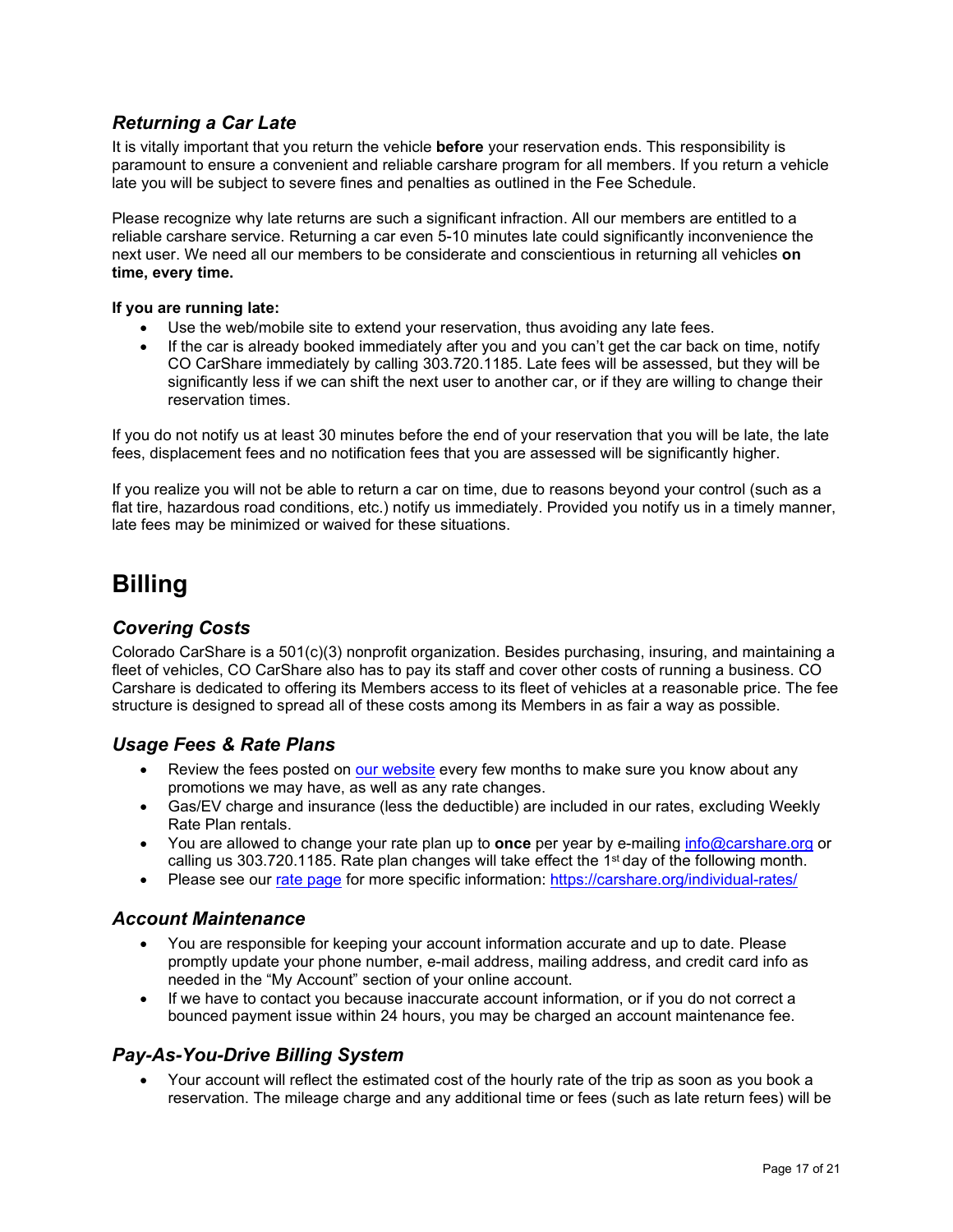applied to your account and processed as an autopayment within a few business days after your trip is completed. This is because the system is only able to calculate the miles you've traveled once the next member fobs into the vehicle you've used.

- In the first week of each month, you will receive an email notifying you that your itemized monthly invoice for the preceding month has been uploaded to your online account. It shows the cost of each trip, and any other charges, payments, and credits applied to your account throughout the month along with a short description of each.
- Any questions regarding monthly invoices or auto-payments should be emailed to [billing@carshare.org](mailto:billing@carshare.org) during the first week of the month.
- Every member has a default "Spending Cap" of \$100. If you are getting an error message stating you've exceeded your spending limit when trying to make a booking, that means you've tried to make a longer booking that will cost more than \$100 or you've accumulated multiple unpaid bookings (either future bookings or very recent bookings that haven't been paid off) that total more than \$100. To resolve this error message, either prepay through your online account or follow the prompts of the error message and make a payment for the given amount. Either way, this payment will become a credit on your account, allowing you to make the desired booking.
- You may also pre-pay at any point to increase your Spending Cap to allow for more/longer bookings (bookings longer than 5 days *must* be made over the phone with our staff).

## <span id="page-17-0"></span>*Payments*

CO CarShare accepts payment via VISA or MasterCard credit or debit cards only. All members are responsible for immediate payment to CO CarShare upon the use of any service, product, or membership program. As a member you pre-authorize CO CarShare to charge your payment card, at any time, for all charges incurred or ordered to that date. If at any time CO CarShare is unable to collect payment for the full amount owed to date because your payment card was declined, CO CarShare reserves the right to immediately suspend your account and all reservation and driving privileges, without notice, until we receive full payment, including any interest accrued, and a valid card for future payments. If your card is declined, CO CarShare will assess a Bounced Payment Fee of \$35 (per offense) and may require additional pre-payment before you may utilize services in the future.

If the credit card saved to your account is not in your name, you will be required to provide a completed 3<sup>rd</sup> Party Authorization Form to us. If we do not have this document on file, you will be restricted from making reservations until we receive it.

## <span id="page-17-1"></span>*Fees and Credits*

All members should periodically review the **Fees Schedule** posted on the [FAQ page](https://carshare.org/carsharing-easy/faqs/) of our web site. A fee summary is located at [https://carshare.org/fees-credits/,](https://carshare.org/fees-credits/) including penalty fees and carshare credits.

We **charge penalty fees** for the following (note this is not an exhaustive list):

- \$25 for not refueling a vehicle when it has  $\leq \frac{1}{2}$  tank of gas or 50% state of charge (for EVs)
- Returning a car late. You will be charged a minimum of \$1 per minute you are late. You must call Member Services (during business hours only) to notify us of your tardiness.
- \$50 for Improper Vehicle Return meaning not returning a car to its proper location, leaving a door or window open, etc.
- \$25 Cleaning fee Leaving the car dirty. (Always remove all your personal belongings and discard your trash)
- Smoking, of any kind, in a car.
- Getting into an accident. (If you are at fault, you will be responsible for paying up to the \$1,000 deductible)

We issue credits for good deeds such as getting a car washed or referring friends to join CO CarShare.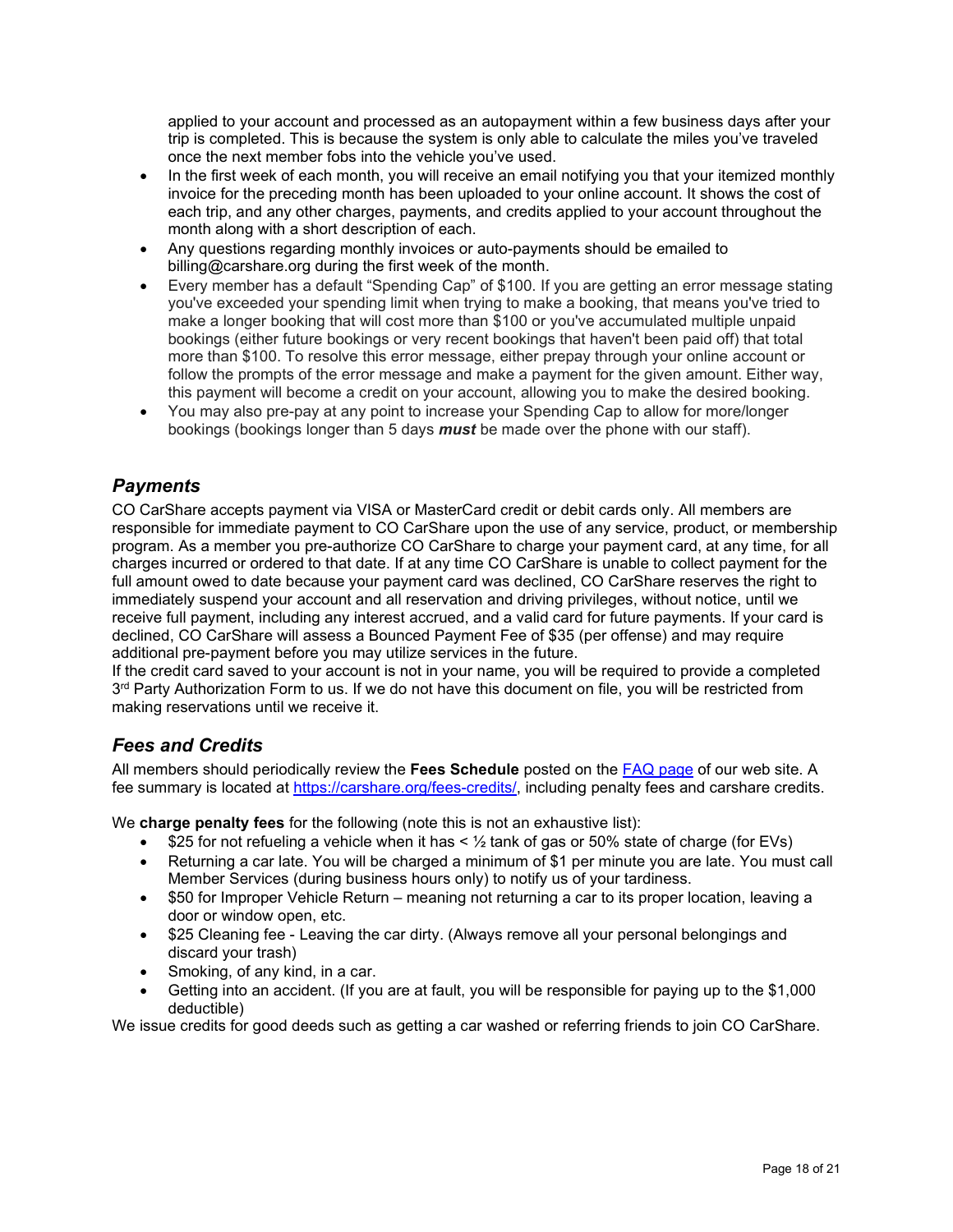## <span id="page-18-0"></span>*Parking/Traffic Tickets*

If you get a parking or traffic ticket while using an CO CarShare vehicle, it is your responsibility to pay it promptly. If we receive notice that a ticket has not been paid, we will pay it and add all fees to your monthly bill, along with an Administrative Fee.

### <span id="page-18-1"></span>*Fees for Violations*

If any term or condition of the Membership Application or this Member Handbook is violated, then you are subject to any fees applicable under the Fee Schedule.

### *Refunds*

Members should review their monthly invoice and notify CO CarShare as soon as possible about any billing disputes. All disputes must be made within 30 days of the charge to be eligible for a refund.

## <span id="page-18-2"></span>**Maintenance and Emergency Repairs**

CO CarShare maintains a regular program of preventative maintenance for each of our vehicles. However, during the reservation period, you are responsible for ensuring that brake fluid, engine oil, coolant, windshield washer and power steering fluid levels meet the operator's manual specifications. Tire pressure must also be maintained at operator's manual specifications. Failure to acknowledge warning lights or noises from the vehicle may result in fees for negligence.

If pre-approved by CarShare staff, any receipts for purchases or repairs made to ensure the vehicle is operable must be marked with your member number and submitted to CO CarShare within a week of the incident, via mail or email. You will be reimbursed up to a \$50.00 limit or, in the case of repairs, a higher amount if pre-approved by CO CarShare.

24 -hour emergency roadside assistance is available for emergencies with CO CarShare vehicles. Please check the glove compartment of your vehicle for phone numbers and further information about towing. You are required to get approval from CO CarShare staff before initiating a tow of an CO CarShare vehicle.

## <span id="page-18-3"></span>**Liens and Impoundment**

If the vehicle is towed and impounded for illegal parking while you have reserved it, **you** are responsible for recovering the vehicle and agree to pay any costs arising from the vehicle being towed, as well as any late or loss of use fees that are incurred.

## <span id="page-18-4"></span>**Revocation of Membership**

CO CarShare may at any time without notice terminate an individual's membership for violating the terms or conditions of the Membership Agreement, this manual or the vehicle operator's manual. CO CarShare may end the membership of anyone who repeatedly returns cars late, verbally abuses staff or other members, leaves cars messy, or otherwise repeatedly inconveniences other members. CO CarShare may also at any time without notice temporarily suspend an individual member's permission to drive a CO CarShare vehicle.

## <span id="page-18-5"></span>**Automatic Suspension**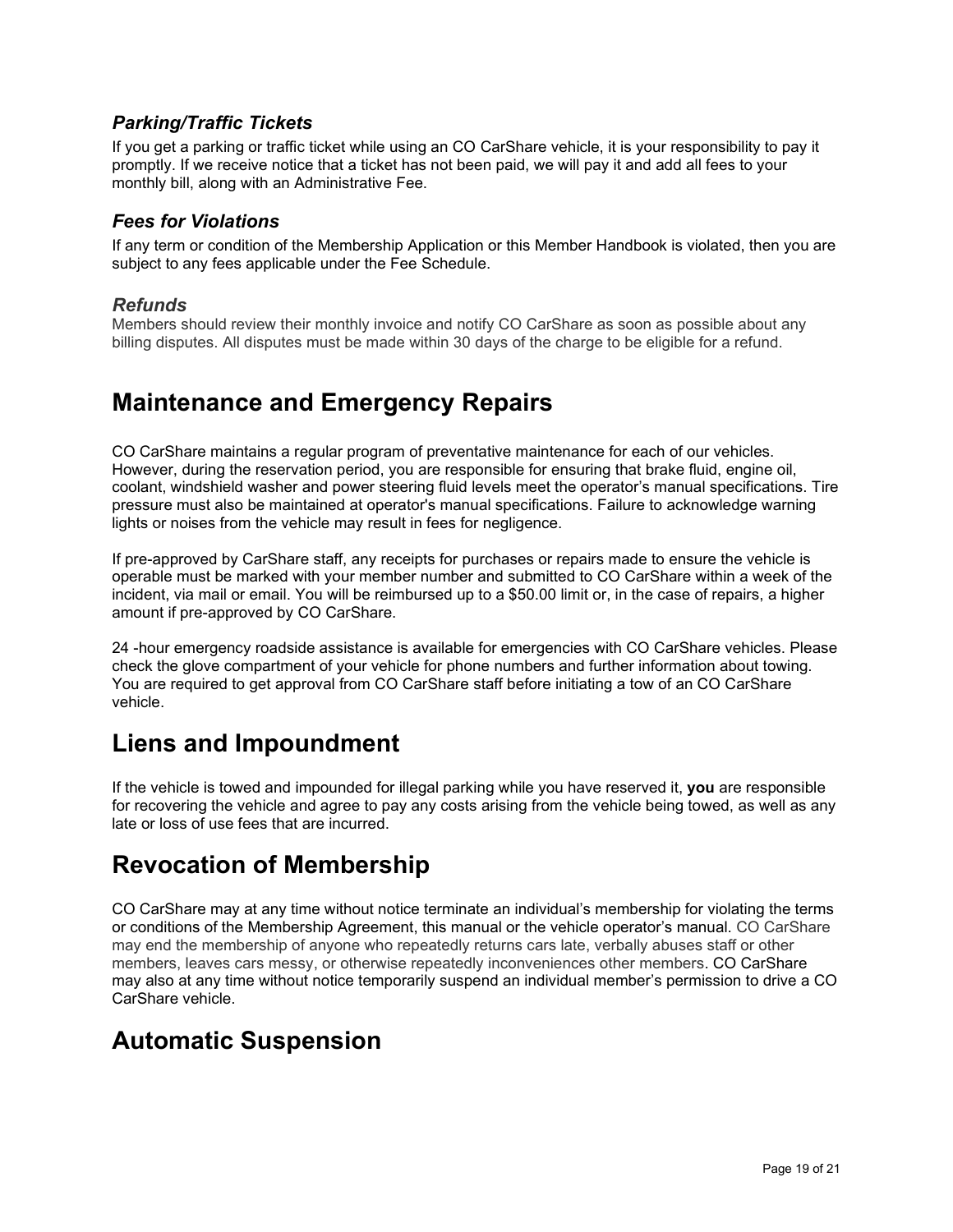Your permission to drive CO CarShare vehicles is automatically suspended if you are charged with, driving recklessly, without due care and attention, or any related vehicular offense, including, but not limited to:

- Operating a motor vehicle while impaired.
- Failing to provide a breath sample;
- Operating a motor vehicle dangerously;
- Failure to stop at the scene of an accident.

Additionally, your permission to drive a CO CarShare vehicle is automatically suspended if CO CarShare is unable to collect payment for any reason.

## <span id="page-19-0"></span>**Automatic Termination**

If you are convicted of any of the offenses referred to on page 12 (CO CarShare vehicle(s) may NOT be used, followed by list), your right to drive will be permanently suspended and your membership terminated.

## <span id="page-19-1"></span>**Cancellation of Membership**

You can cancel your membership by email or phone call at any time. Membership termination will only be effective upon return of your key fob and full payment of any balance owed to CO CarShare. Please be aware: You won't be able to use the service again without re-applying for membership (and paying the app fee). Your account will be fully closed on the first day of the following month. You are still responsible for any outstanding account balance, including the current month's monthly membership fee.

## <span id="page-19-2"></span>**Amendments to This Handbook**

CO CarShare may amend this manual and its contents, at any time, without notice.

## <span id="page-19-3"></span>**Amendments to the Fee Schedule**

CO CarShare may amend the Fee Schedule at any time. Within one week of any amendments being approved by the CO CarShare Board they will be emailed to members (hard copies can be mailed upon request). Amendments will not be effective any sooner than 7 days after they are approved by the Board.

## <span id="page-19-4"></span>**Special Agreements**

Any agreement which is made which differs from the terms of this Handbook must be made in writing, and signed by an authorized representative of the Board.

## <span id="page-19-5"></span>**Severability**

If any single part of this manual is found to be legally ineffective, it shall not affect the validity of the rest.

## <span id="page-19-6"></span>**Notice and Change of Address**

If this Manual requires CO CarShare or the Board to give notice, notice will be sent to you at the email address or physical address provided in your application. In the event of a change of address, you must notify CO CarShare by email or in writing.